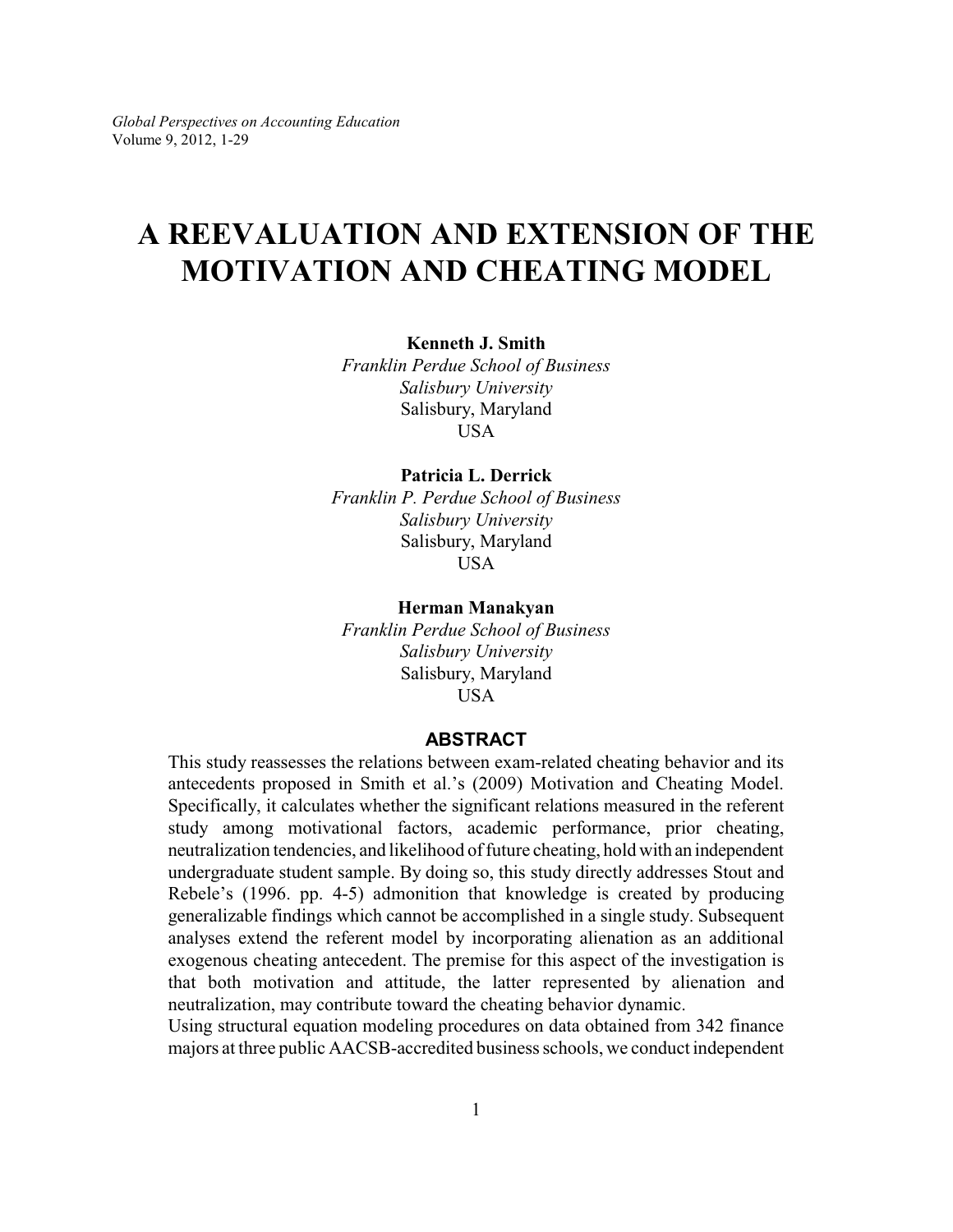assessments of the validity of the referent model and the extended model which incorporated alienation as an exogenous predictor of the above-referenced dependent constructs. The replication results support several of the significant relations uncovered in the referent study. The extension supports the conceptual distinctiveness of the motivation and alienation constructs, as well as the proposition that both are significant exogenous predictors of performance and cheating proclivities.

**Key words:** Cheating behavior, motivation, alienation, neutralization

**Data availability:** Those interested in utilizing subsets of the data collected for this study should contact the first author.

## **INTRODUCTION**

cademic dishonesty on college campuses has been an ongoing issue for many years, attracting<br>attention from faculty and administrators, as well as the media. In perhaps the largest study<br>of its kind, involving over 80,000 s cademic dishonestyon college campuses has been an ongoing issue for manyyears, attracting attention from faculty and administrators, as well as the media. In perhaps the largest study of its kind, involving over 80,000 students and 12,000 faculty members from 83 US and confirming earlier studies (e.g., McCabe and Trevino, 1995a). A major concern regarding collegeage cheating behavior is that unethical behaviors exhibited during college years may eventually carry over to the workplace, as recent studies have suggested (e.g., see Nonis and Swift, 2001. pp. 74-75; Granitz and Loewy, 2007. p. 293).

McCabe (2005) also found that business students cheat more often than non-business students, confirming findings by Baird (1980), McCabe and Trevino (1995b), and Rettinger and Jordan (2005). Crown and Spiller (1998. p. 690) noted that these findings are consistent with the literature on business ethics, which indicates that business students seem to be more tolerant of unethical behavior than their non-business peers. Similarly, Klein et al. (2006) found that business students have a less stringent attitude about what constitutes cheating, compared to other professional school students. Findings such asthese, coupled with the potential of unethical behavior permeating from college years to the workplace, are particularlyworrisome issues for accounting and finance students.

Smith et al. (2002) note that the public relies on accountants to "track their investments, complete their taxes, and generally protect them from potentially devastating financial and legal mistakes" (p. 46). Similarly, the public relies on finance professionals to exhibit complete honesty, reliability and ethical behavior, and generally to exercise fiduciary responsibility to protect clients' assets. These expectations are reflected in the ethics rules and expectations for professionals in these fields. Unfortunately, recent events (e.g., the 2008 Financial Meltdown), including the numerous highly publicized business scandals over the past decade, have shaken the public trust in both accounting and finance professionals. Given the potential disparity between the behavioral expectations of various professional organizations, apparent ethical lapses on the part of those entrusted to protect the public, and the potential relationship between past cheating and future cheating behavior, it would appear propitious to further investigate the antecedents of college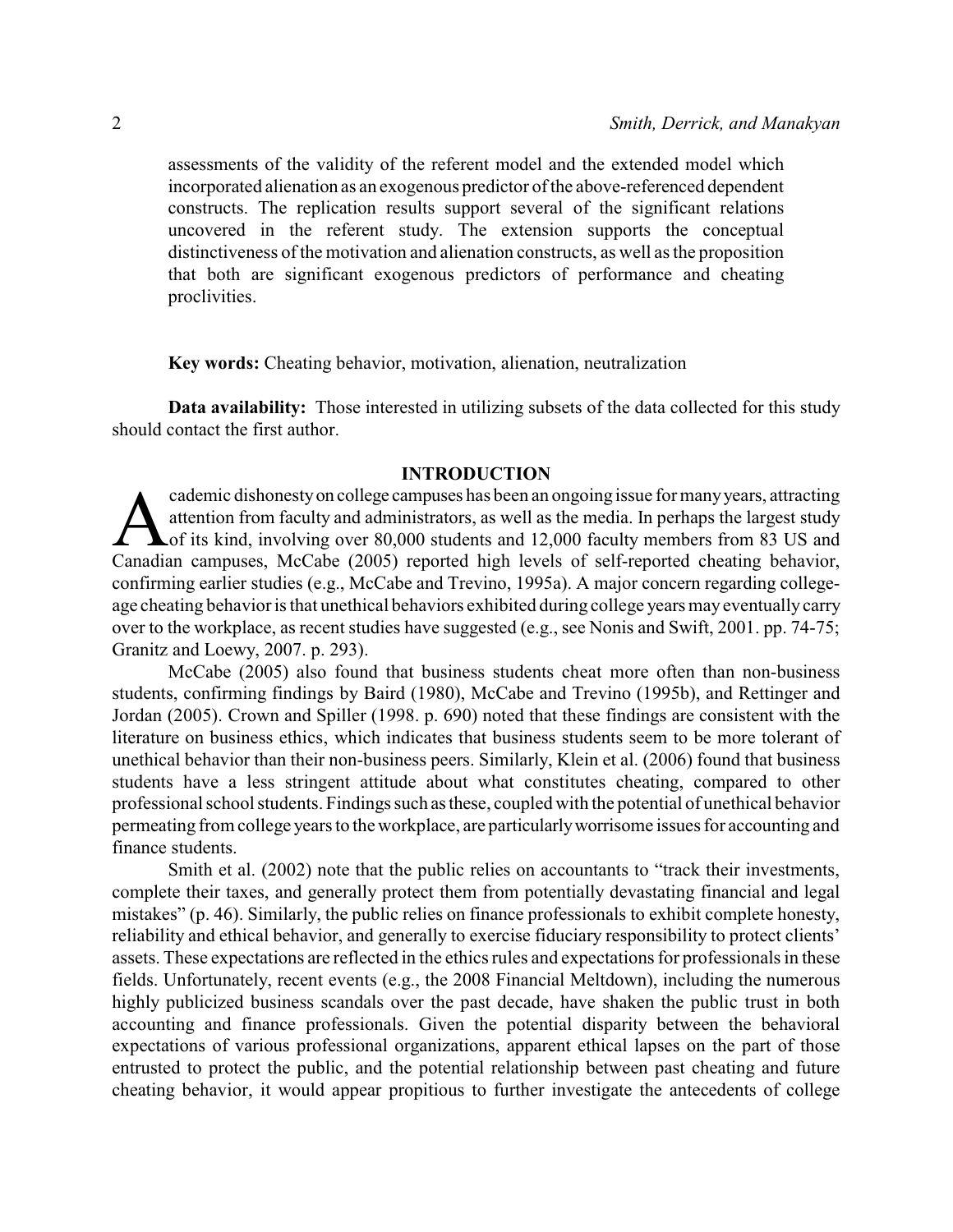cheating behavior. The knowledge gained from such an investigation could provide insight to educators and managers who seek to lead a more ethical generation of professionals worthy of the public's trust.

### **PURPOSE**

Student cheating research over the past four decades has focused predominately on the demographics of those who cheat and ways to mitigate various cheating behaviors. Unfortunately, studies incorporating demographic factors that might identify cheaters, such as age and gender, provide inconsistent results (e.g., see Whitley, 1998), and little can feasibly be done to mitigate behavioral tendencies based solely on demographics. To better understand student cheating proclivities and potential mitigation strategies, it is necessary to expand the search for cheating antecedents beyond the demographic characteristics of those who cheat to factors that are potentially under the influence of educators and administrators.

The purpose of this study is to replicate and test an expanded version of the Motivation and Cheating Model proposed and tested by Smith et al. (2009). The referent study examined the relations among motivational factors, academic performance, prior cheating, neutralization tendencies, and likelihood of future cheating among a sample of accounting majors from three public universities. This study will attempt to replicate their findings with a sample of undergraduate finance majors. It will then examine an expanded model that assesses the extent to which both motivation and alienation are associated with academic performance and the aforementioned cheating constructs. Specifically, this study will incorporate alienation into the referent model as a postulated exogenous predictor of performance and cheating as it (along with neutralization as discussed below) is a noted attitudinal variable with the potential to influence cheating behavior (Smith et al., 2002). The target sample of finance majors represents students who are similar to accounting majors in terms of the nature of the subject matter studied and requisite learning skills, as well as the presence of similar ethics codes for the profession.

### **MODEL DEVELOPMENT**

This study uses the Smith et al. (2009) Motivation and Cheating Model as the referent model, allowing replication of their findings.<sup>1</sup> Figure 1 presents the hypothesized cheating model to be tested. Paths A though V represent a direct test of the referent model. Smith et al. (2009. pp. 173- 174) discuss the theoretical and empirical foundation for each of these posited paths. It also extends the referent model to examine the independent influence of alienation on academic performance, cheating, and neutralization.<sup>2</sup>

Alienation is the state of psychological estrangement from a culture, which includes feelings of social isolation, powerlessness, and the absence of norms. It is often manifested by deviant

<sup>&</sup>lt;sup>1</sup>See Smith et al. (2009. pp. 171-172) for a complete discussion of the motivational constructs incorporated into this study.

 $\text{y}^2$ Sykes and Matza (1957. p. 666) define neutralization as the rationalizations and justifications for

unethical/dishonest behavior used to deflect self-disapproval or disapproval from others after violating an accepted social norm. According to Nonis and Swift (1998. p. 190), students neutralize to allow themselves to cheat without feeling inherently dishonest, thereby eliminating a sense of guilt for the dishonest action.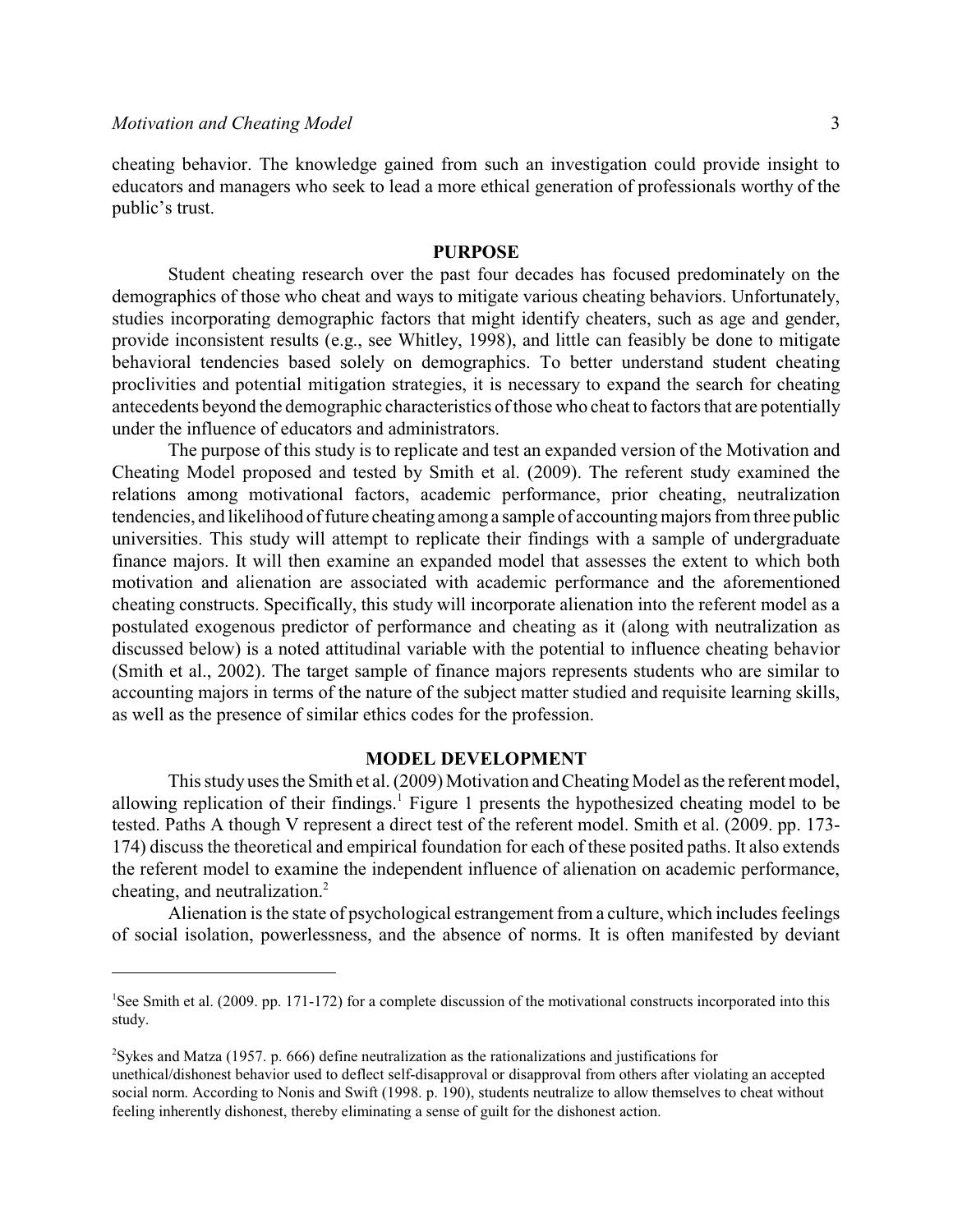**FIGURE 1 Motivation and Cheating Model To Be Tested** 1,2



<sup>1</sup> Replication paths (A-V) illustrated with solid black lines. Expanded theoretical model paths (W-Z) illustrated with red dashed lines. <sup>2</sup> Paths with double-headed arrows represent covariances between individual latent variables.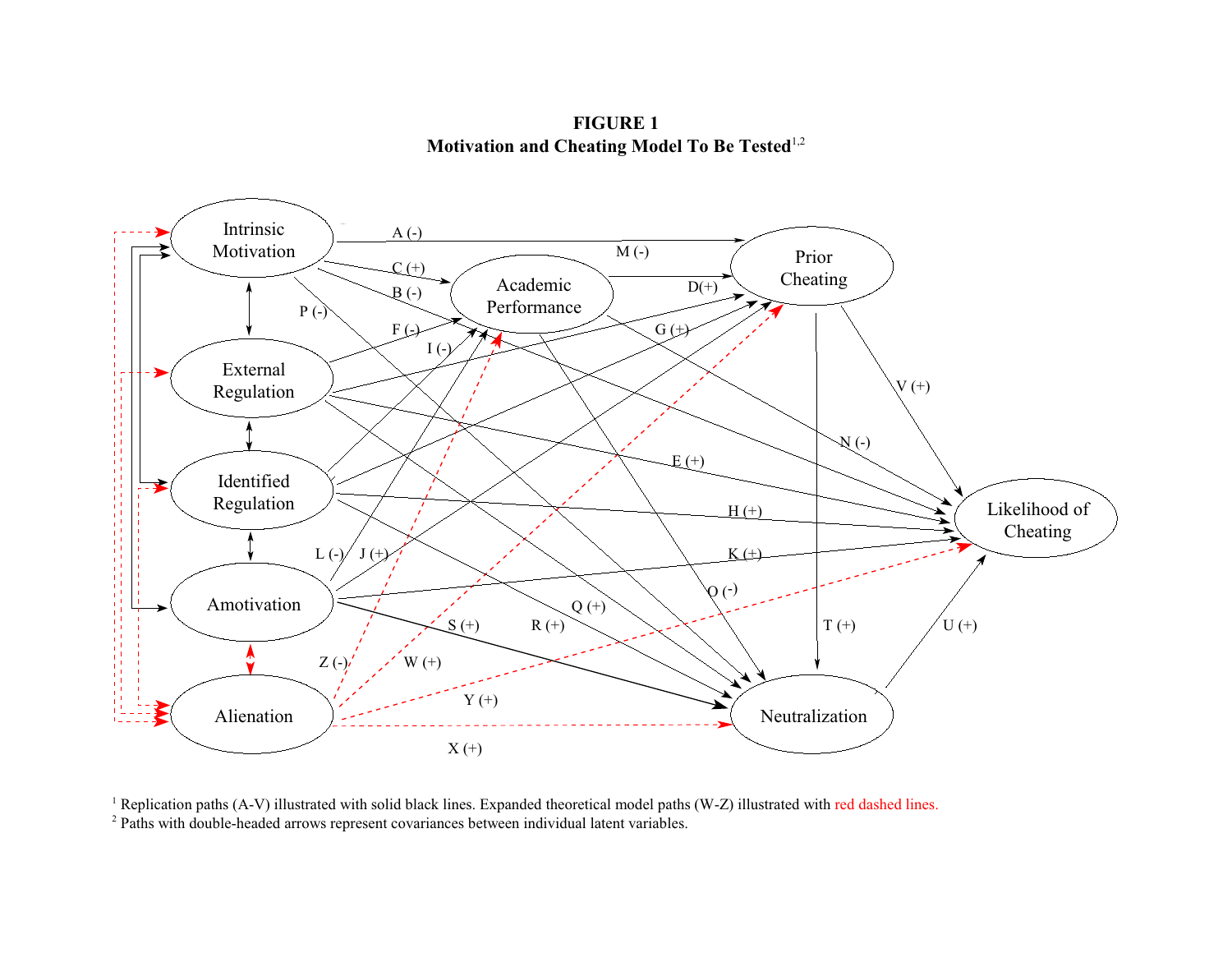behavior (Seeman, 1991). Whitley (1998. p. 250), summarizing prior research that examined possible cheating correlates, suggested that students who feel more alienated are more inclined to cheat. Furthermore, alienation has been found to have a significant positive relation with prior cheating and neutralization among accounting (Smith et al., 2002), finance (Smith et al., 2003), and marketing and management (Smith et al., 2004) majors (albeit in studies that did not incorporate measures of academic motivation), thus motivating Paths W and X. Finally, Whitley's (1998) abovereferenced findings between alienation and cheating behavior motivate Path Y, which predicts alienation to have a positive influence on likelihood of cheating. Also, exploratoryPath Zrecognizes that the scope of dysfunctional behavior might include deficient academic performance.

Manyof the relations depicted in Figure 1 have empirical support in prior research. However, the vast majority of prior studies have examined the relations between cheating and its antecedents using traditional techniques such as correlation or regression analyses. Indeed, this was the case with the studies cited by Whitley (1998), that related alienation to cheating. Williams and Hazer (1986) state that these models are susceptible to the biasing effects of method variance and random measurement error, which can "attenuate estimates of coefficients, make the estimate of zero coefficients nonzero, or yield coefficients of the wrong sign" (p. 221). In contrast, the current study uses latent variables with multiple indicators to examine the hypothesized relations depicted in Figure 1. The use of latent variable models with multiple indicators to examine hypothesized relationships is a strategy strongly endorsed for addressing the measurement error problems ascribed to multiple regression and traditional path-analytic techniques (Anderson and Gerbing, 1988; Bollen, 1989; Ullman and Bentler, 2003; Byrne, 2006). Latent variable structural equations analysis takes into account random errorwhen estimating paths from latent constructs to indicator variables, as well as between the parameters of the structural model itself.

The current study, in addition to providing an independent assessment of the referent model, is unique in its inclusion of motivational dimensions along the entire Self-Determination Theory (SDT: Deci and Ryan, 2000. p. 237) continuum<sup>3</sup>, as well as alienation, into an integrated model of cheating and its antecedents. In doing so, it provides a more comprehensive model of cheating behavior with the potential to better address self-containment issues often associated with structural models (see Limitations discussion below).

#### **METHOD**

## **Sample**

Finance majors from three public AACSB-accredited universities, one in the midwest and two on the east coast, provided data for this study. Undergraduate student enrollment in the business schools at these institutions ranged from approximately 1,200 at the midwest university to approximately 1,600 and 2,200, respectively, at the east coast universities. Questionnaires were administered in classes during mid-semester. The instructors were not present and the students were assured of anonymity. This convenience sample generated 342 responses. Forty-two (12 percent) of

<sup>&</sup>lt;sup>3</sup>The SDT continuum is anchored on the left by amotivation, followed by external regulation, then identified regulation, and is anchored on the right by intrinsic motivation. According to Ryan and Deci (2000), people vary in terms of both level and orientation of motivation, the latter of which reflects 'underlying attitudes and goals that give rise to an action - that is, it concerns the why of actions' (p. 54). For interested readers, Ryan and Deci (2000. p. 61) present a comprehensive human motivation taxonomy as envisioned by SDT.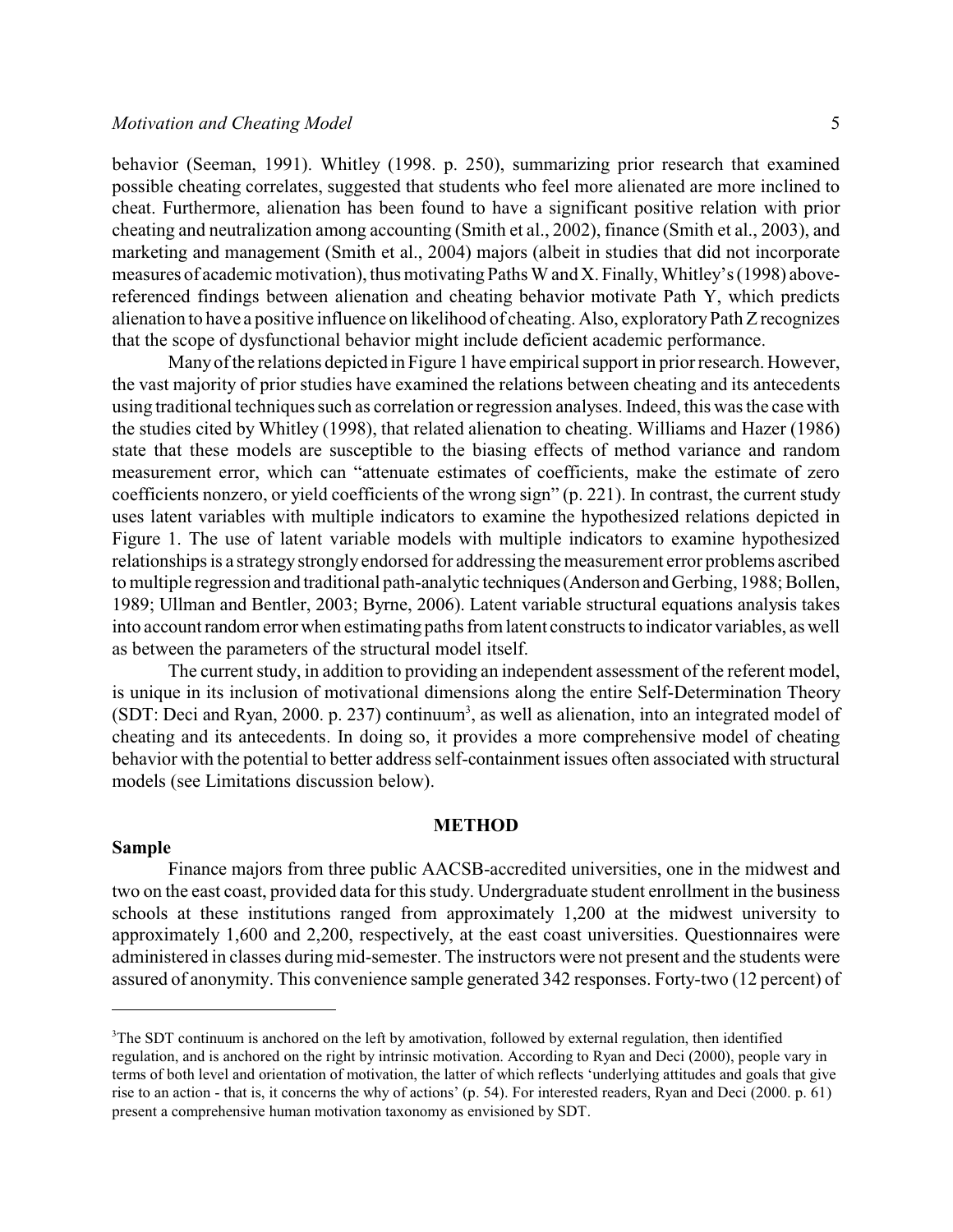the respondents came from the midwest university, while 300 (88 percent) were from the east coast universities. We reviewed the data for demographic differences across the three samples. Average age, gender composition, marital status, year in school, and scale scores were similar across all three school samples.

Ages ranged from 18 to 49 years with a median of 21 ( $\mu$  = 22.87,  $\sigma$  = 3.73) and 302 between the ages of 18-24. Females comprised 34 percent  $(n = 115)$  of those reporting, and 93 percent of respondents ( $n = 318$ ) were unmarried. Sophomores ( $n = 56$ ), juniors ( $n = 94$ ), and seniors ( $n = 163$ ) comprised 16 percent, 27 percent, and 48 percent of the sample, respectively.

## **Measures**

In order to facilitate replication of the Smith et al. (2009) Motivation and Cheating Model, each of that study's measures were used in this study. Table 1 presents the items comprising each latent variable to be tested along with the mean score, standard deviation, and reliability coefficient for each predicted latent variable.

The academic motivation measures consisted of Smith et al.'s (2012) four-factor configuration of the Academic Motivation Scale (AMS) developed by Vallerand et al. (1992. p. 1013). $4.5$  These measures included the following

*Intrinsic Motivation* was assessed using four items on the subscale from Intrinsic Motivation to Experience Stimulation, summed to one indicator, and two items on the subscale from Intrinsic Motivation to Know, summed to one indicator. As did the referent study, we summed the items on each subscale to create two composite indicators, allowing for a better estimate of the random error associated with this construct and facilitating the subsequent latent variable tests.<sup>6</sup> For this and the other motivational subscales, students were asked to "indicate the extent to which each response is similar to your own." They responded on a five-point Likert scale ranging from  $1 =$  does not correspond at all to  $5 =$  corresponds exactly.

*External Regulation* represented four items from the External Regulation subscale and two items from the Identified Regulation subscale.

*Identified Regulation* was assessed using two items from the original Introjected Regulation subscale. Smith et al. (2012. p. 7) noted that these two items appear to be more conceptually congruent with identified regulation as described in SDT (Deci and Ryan, 2000. p. 237) than with introjected regulation, given their attachment of personal value and focus on one's self.

<sup>&</sup>lt;sup>4</sup>The original AMS consisted of 28 items that contained seven subscales. Smith et al.'s (2012) reconfigured scale, developed and tested in response to factor structure inconsistencies noted in prior research on the original 28-item AMS, is an 18-item psychometric instrument that contains four subscales designed to assess a differential state along the Deci and Ryan (2000) SDT continuum in order of increasing self-determination. Smith et al.'s (2012) factor loadings provided the basis for the item loadings in both the referent study and the current study.

 ${}^5$ Smith et al. (2012) renamed two of the referent study's four motivational dimensions. Specifically, externalidentified regulation is now external regulation, and introjected regulation is now identified regulation. The new titles, used in the present study, appear on the original AMS scale and more clearly reflect where each motivational dimension falls along the SDT motivational continuum than the titles used in the referent study.

We performed similar item summation and composite indicator procedures for the subscales, which comprised the <sup>6</sup> external regulation, neutralization, prior cheating, likelihood of cheating, and alienation scales.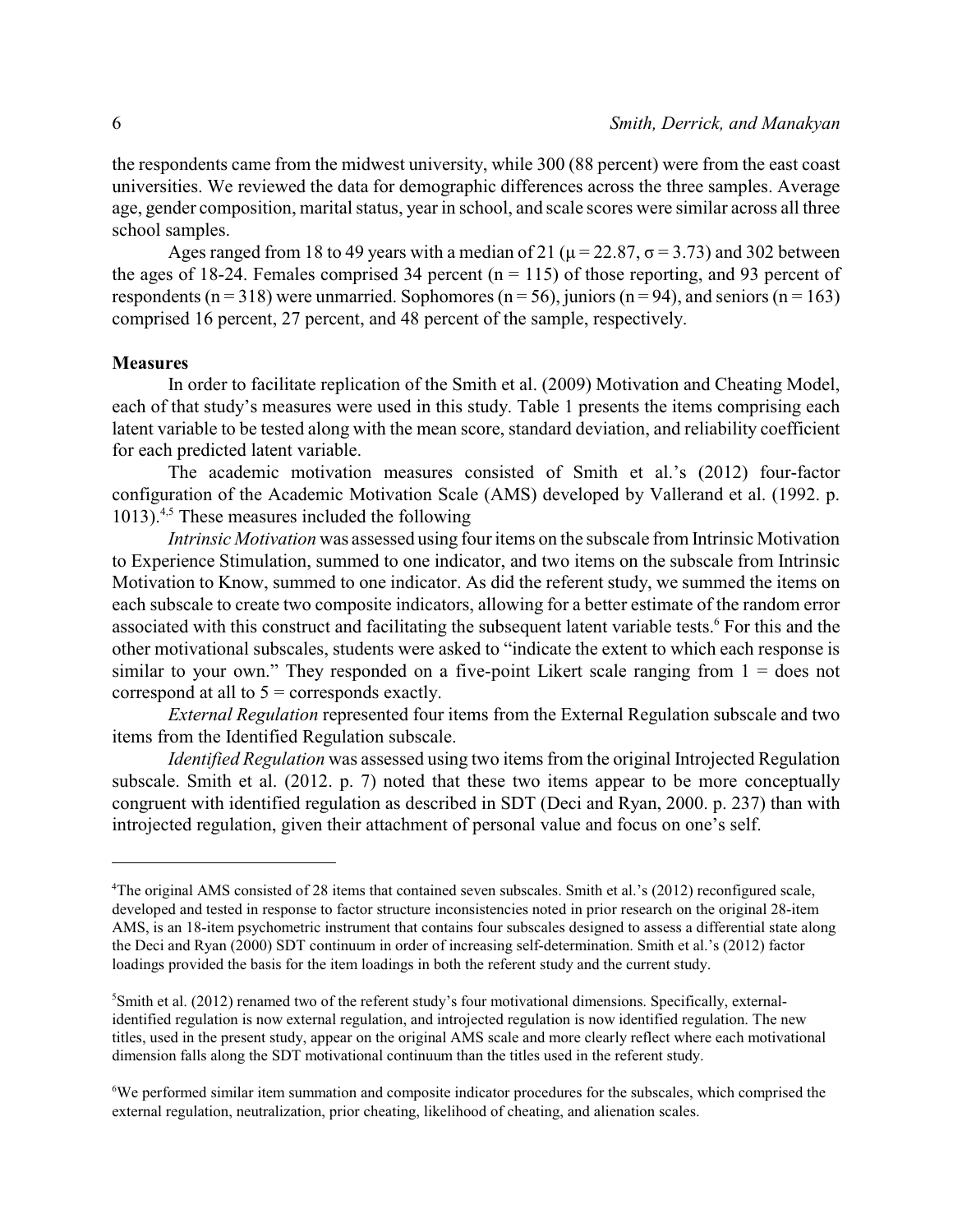## **TABLE 1**

Latent Constructs, Scale Descriptions, Mean Scores, Standard Deviations, Reliability Coefficients<sup>1</sup> and Scale Items

| <b>Latent Construct (Scale Description)</b>                                                                                                                        |                   | <b>Scale Items</b>                                                                                    |
|--------------------------------------------------------------------------------------------------------------------------------------------------------------------|-------------------|-------------------------------------------------------------------------------------------------------|
| <b>Motivational Dimensions.</b> Why do you go to<br>college? 5-point Likert Scale ranging from $1 =$<br>does not correspond at all to $5$ = corresponds<br>exactly |                   |                                                                                                       |
| <i>Intrinsic Motivation</i> ( $\mu$ =3.020, $\sigma$ =0.835, $\alpha$ =.861)                                                                                       | IMTS <sub>2</sub> | For the pleasure I experience when I read interesting authors                                         |
|                                                                                                                                                                    | IMTS4             | For the "high" feeling that I experience while reading about<br>interesting subjects                  |
|                                                                                                                                                                    | IMTS3             | For the pleasure I experience when I feel completely absorbed by<br>what certain authors have written |
|                                                                                                                                                                    | IMTK2             | For the pleasure I experience when I discover new things never<br>seen before                         |
|                                                                                                                                                                    | IMTK1             | I experience pleasure and satisfaction while learning new things                                      |
|                                                                                                                                                                    | IMTS1             | For the intense feelings I experience when I am communicating my<br>own ideas to others               |
| <i>External Regulation</i> ( $\mu$ =4.152, $\sigma$ =0.688, $\alpha$ =.852)                                                                                        | ER <sub>2</sub>   | Inorder to obtain a more prestigious job later on                                                     |
|                                                                                                                                                                    | ER4               | In order to have a better salary later on                                                             |
|                                                                                                                                                                    | <b>IDENT2</b>     | Eventually it will enable me to enter the job market ina field that I<br>like                         |
|                                                                                                                                                                    | ER3               | I want to have "the good life" later on                                                               |
|                                                                                                                                                                    | ER1               | With only a high-school degree I would not find a high-paying job<br>later on                         |
|                                                                                                                                                                    | <b>IDENT3</b>     | Because this will help me make a better choice regarding my career<br>orientation                     |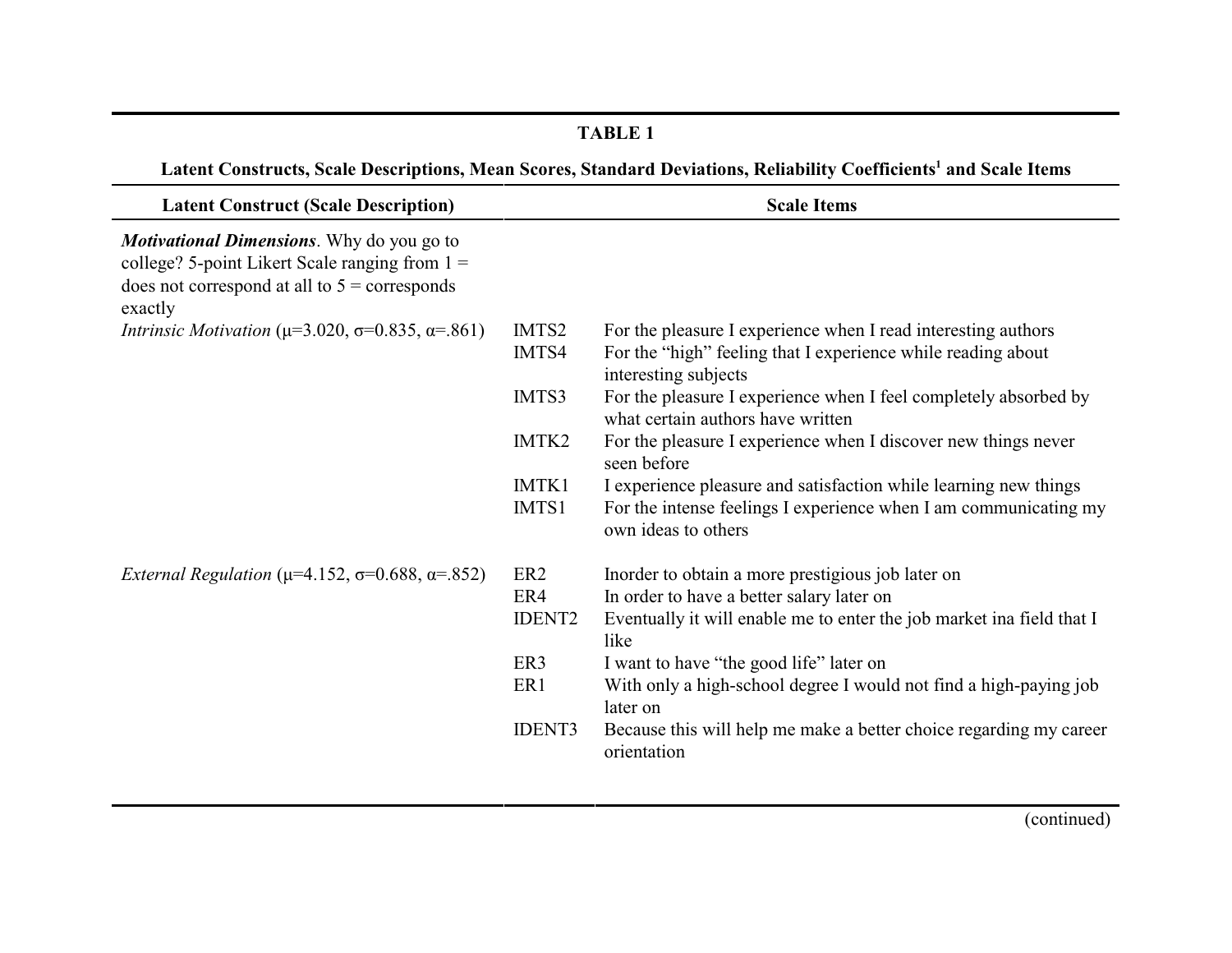| TABLE 1 (continued)                                                                                                                                                                                                                                                                     |                                  |                                                                                                                                                                                                                                                                                 |  |
|-----------------------------------------------------------------------------------------------------------------------------------------------------------------------------------------------------------------------------------------------------------------------------------------|----------------------------------|---------------------------------------------------------------------------------------------------------------------------------------------------------------------------------------------------------------------------------------------------------------------------------|--|
| <b>Latent Construct (Scale Description)</b>                                                                                                                                                                                                                                             |                                  | <b>Scale Items</b>                                                                                                                                                                                                                                                              |  |
| <i>Identified Regulation</i> ( $\mu$ =3.513, $\sigma$ =1.014, $\alpha$ =.714)                                                                                                                                                                                                           | IR <sub>3</sub><br>IR1           | To show myself that I am an intelligent person<br>To prove to myself that I am capable of completing my college<br>degree                                                                                                                                                       |  |
| Amotivation ( $\mu$ =1.592, $\sigma$ =0.863, $\alpha$ =.889)                                                                                                                                                                                                                            | AMOT3<br>AMOT4<br>AMOT1<br>AMOT2 | I can't see why I go to college and frankly, I couldn't care less<br>I don't know; I can't understand what I am doing in school<br>Honestly, I don't know; I really feel that I am wasting my time in<br>school<br>I once had good reasons for going to college; however, now I |  |
|                                                                                                                                                                                                                                                                                         |                                  | wonder whether I should continue                                                                                                                                                                                                                                                |  |
| <i>Academic Performance.</i> 5-point Likert scale: $1 =$<br>very poor to 5 = very good ( $\mu$ =3.548, $\sigma$ =0.652,<br>$\alpha = 816$                                                                                                                                               | -1.                              | How would you rate your overall academic performance?                                                                                                                                                                                                                           |  |
|                                                                                                                                                                                                                                                                                         | 2.                               | How would you rate your academic performance as compared to<br>other sutdents?                                                                                                                                                                                                  |  |
| <b>Neutralization.</b> Please indicate the extent to<br>which you agree that a student is justified in<br>cheating in each of the following circumstances.<br>5-point Likert scale: $1 =$ strongly disagree to $5 =$<br>strongly agree ( $\mu$ =2.076, $\sigma$ =0.880, $\alpha$ =.956) |                                  |                                                                                                                                                                                                                                                                                 |  |
| N1 Difficulty                                                                                                                                                                                                                                                                           | NEUT2<br>NEUT3                   | He is in danger of losing a scholarship due to low grades<br>One doesnt' have time to study because he/she is working to pay<br>for school                                                                                                                                      |  |
|                                                                                                                                                                                                                                                                                         | NEUT1                            | The course material is too hard. Despite study efforts, he cannot<br>understand material                                                                                                                                                                                        |  |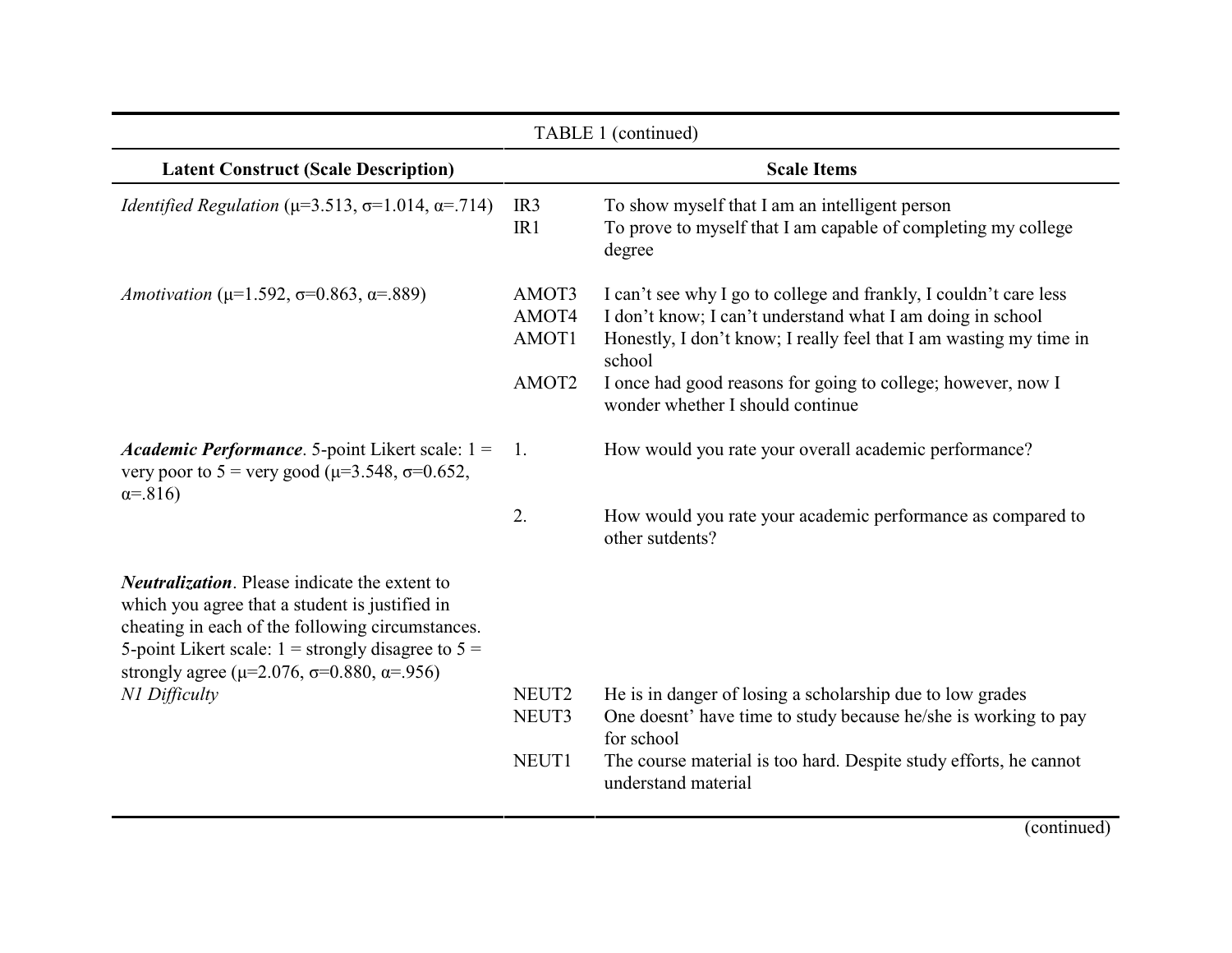| TABLE 1 (continued)                                                                                                                                                                                                                                              |                    |                                                                                                                          |  |
|------------------------------------------------------------------------------------------------------------------------------------------------------------------------------------------------------------------------------------------------------------------|--------------------|--------------------------------------------------------------------------------------------------------------------------|--|
| <b>Latent Construct (Scale Description)</b>                                                                                                                                                                                                                      |                    | <b>Scale Items</b>                                                                                                       |  |
|                                                                                                                                                                                                                                                                  | NEUT5              | The instructor acts like his/her course is the only one that the<br>student is taking, and too much material is assigned |  |
|                                                                                                                                                                                                                                                                  | NEUT11             | The course is required for his degree, but the information seems<br>useless. He is only interested in the grade          |  |
|                                                                                                                                                                                                                                                                  | NEUT4              | The instructor doesn't seem to care if he learns to material                                                             |  |
| N <sub>2</sub> Access                                                                                                                                                                                                                                            | NEUT7              | Everyone else in the room seems to be cheating.                                                                          |  |
|                                                                                                                                                                                                                                                                  | NEUT6              | His cheating isn't hurting anyone.                                                                                       |  |
|                                                                                                                                                                                                                                                                  | NEUT8              | Nearby students make no attempt to cover their answers, and he<br>can see their answers.                                 |  |
|                                                                                                                                                                                                                                                                  | NEUT9              | The student's friend asks him to help him.her cheat and he can't<br>say no.                                              |  |
|                                                                                                                                                                                                                                                                  | NEUT <sub>10</sub> | The instructor leaves the room to talk to someone during the test.                                                       |  |
| <b>Prior Cheating.</b> Think of all the exams you have<br>taken in college. How often have you participated<br>in each of the activities during exams? 5-point<br>Likert scale ranging from "never" to "very often."<br>$(\mu=1.321, \sigma=0.363, \alpha=.777)$ |                    |                                                                                                                          |  |
| PC1 Overt                                                                                                                                                                                                                                                        | CF12               | Took a test for someone else                                                                                             |  |
|                                                                                                                                                                                                                                                                  | CF10               | Exchanged papers (answers) during an exam                                                                                |  |
|                                                                                                                                                                                                                                                                  | CF8                | Gave a false reason for missing an exam                                                                                  |  |
|                                                                                                                                                                                                                                                                  | CF9                | Changed answers to an exam and submitted it for grading                                                                  |  |
| PC2 Covert                                                                                                                                                                                                                                                       | CF1                | Looked at another student's test during an exam                                                                          |  |
|                                                                                                                                                                                                                                                                  | CF2                | Allowed another student to look at your paper during an exam                                                             |  |
|                                                                                                                                                                                                                                                                  | CF4                | Gave answers to someone during an exam                                                                                   |  |
|                                                                                                                                                                                                                                                                  | CF3                | Obtained a copy of the test prior to taking it in class                                                                  |  |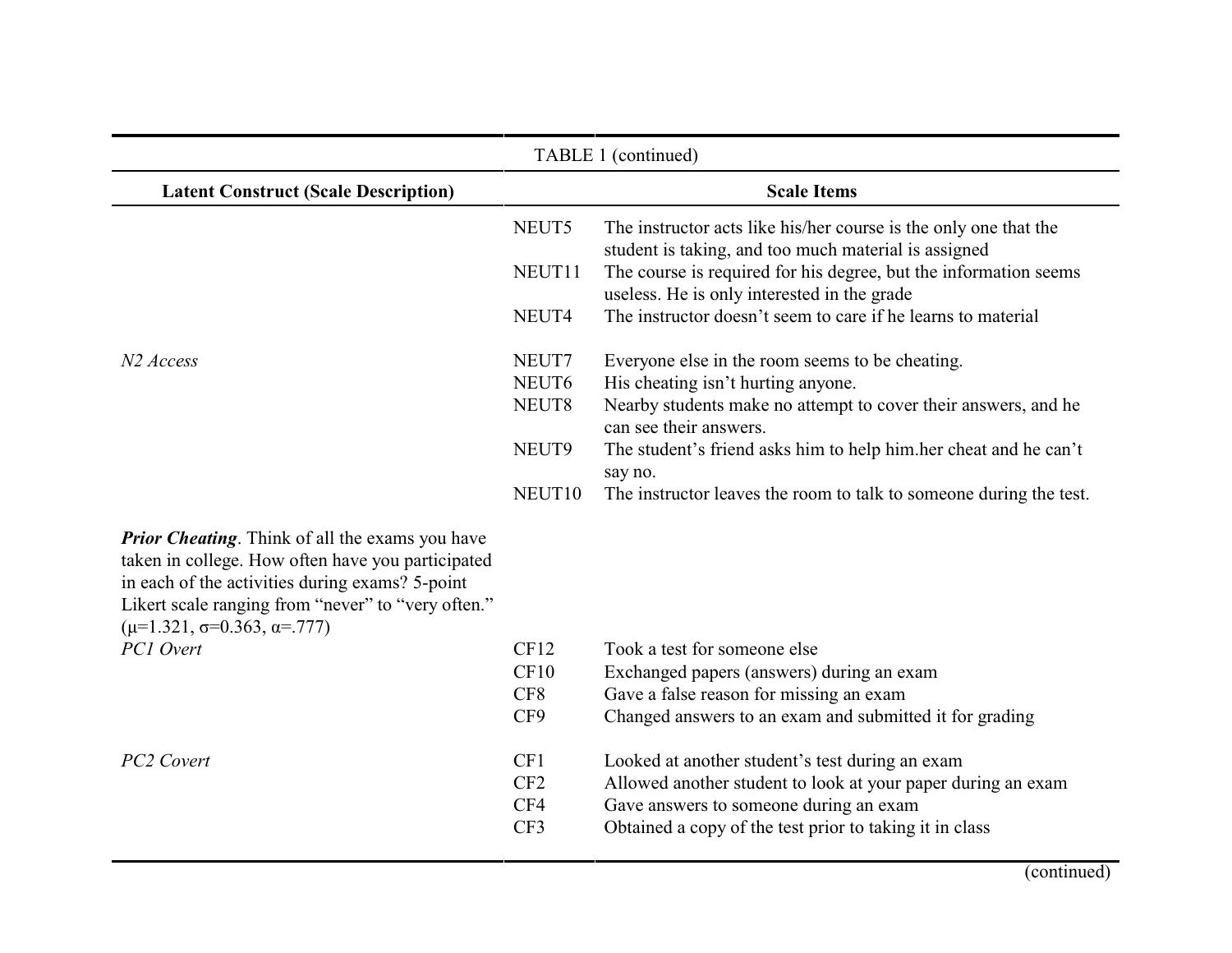| TABLE 1 (continued)                                                                                                                                                                                                                                                                                                                                                                                                                                              |                                                                       |                                                                                                                                                                                                                                                                                                                                      |  |
|------------------------------------------------------------------------------------------------------------------------------------------------------------------------------------------------------------------------------------------------------------------------------------------------------------------------------------------------------------------------------------------------------------------------------------------------------------------|-----------------------------------------------------------------------|--------------------------------------------------------------------------------------------------------------------------------------------------------------------------------------------------------------------------------------------------------------------------------------------------------------------------------------|--|
| <b>Latent Construct (Scale Description)</b>                                                                                                                                                                                                                                                                                                                                                                                                                      |                                                                       | <b>Scale Items</b>                                                                                                                                                                                                                                                                                                                   |  |
| <b>Cheating Likelihood</b> <sup>2</sup> . You are taking a course<br>that is difficult but important and there is a<br>possibility that you may or may not make the<br>desired grade if you do not cheat. Please indicate<br>how likely or unlikely you are to cheat if the<br>professor creates the following conditions. 5-<br>point Likert scale $1$ = very unlikely to cheat to 5<br>= very likely to cheat ( $\mu$ =1.638, $\sigma$ =0.799, $\alpha$ =.964) |                                                                       |                                                                                                                                                                                                                                                                                                                                      |  |
| CL1                                                                                                                                                                                                                                                                                                                                                                                                                                                              | C9<br>C <sub>2</sub><br>C <sub>4</sub><br>C8<br>C11<br>C <sub>1</sub> | Make sure that there is an empty seat between each student<br>Request that students do not cheat<br>Assign seats to students<br>Walk up and down aisles during the exam<br>Announce that the instructor is watching for cheaters but no<br>announce the method of detection<br>Announce the penalties for cheating prior to the test |  |
| CL <sub>2</sub>                                                                                                                                                                                                                                                                                                                                                                                                                                                  | C7<br>C10<br>C12<br>C <sub>3</sub><br>C6<br>C <sub>5</sub>            | Distribute different forms of the same test<br>Constantly watch the students during the exam<br>Ask students to put all books and personal belongings away<br>Encourage students to report cheating incidents during an exam<br>Give all essay-type exam<br>Have someone other than the instructor proctor the exam                  |  |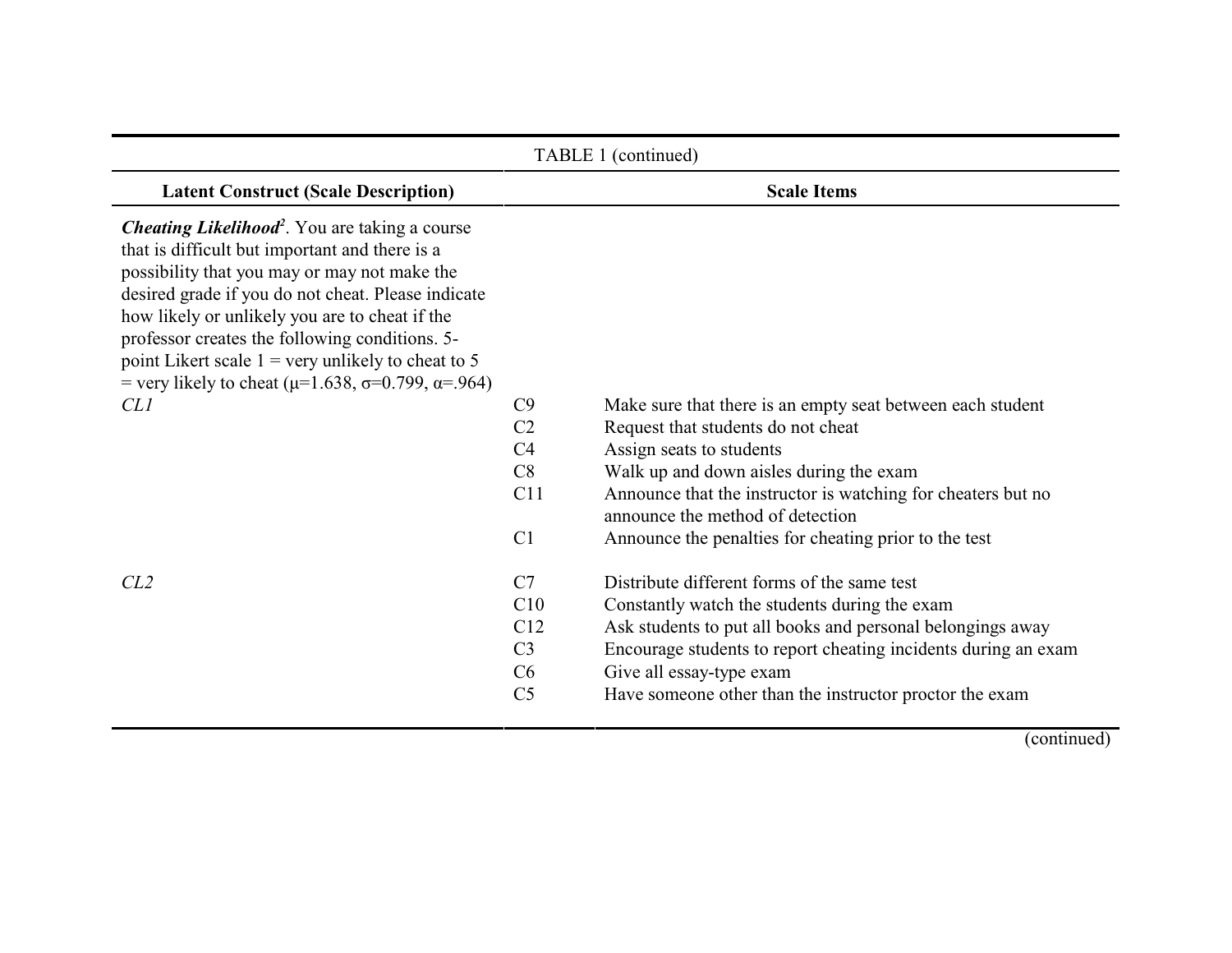| TABLE 1 (continued)                                     |      |                                                                                          |
|---------------------------------------------------------|------|------------------------------------------------------------------------------------------|
| <b>Latent Construct (Scale Description)</b>             |      | <b>Scale Items</b>                                                                       |
| <b>Alienation</b> . Please indicate your agreement with |      |                                                                                          |
| each of the statements on a 5-point Likert scale        |      |                                                                                          |
| ranging from 1=strongly disagree to 5=strongly          |      |                                                                                          |
| agree ( $\mu$ =2.942, $\sigma$ =0.512, $\alpha$ =.739)  |      |                                                                                          |
| Al Political Alienation                                 | AL11 | Most public officials are not really interested in the problems of the<br>average person |
|                                                         | AL9  | For the most part, the government serves the interests of a few                          |
|                                                         |      | organized groups, such as business and labor, and isn't very                             |
|                                                         |      | concerned about the needs of people like myself                                          |
|                                                         | AL12 | It is difficult for people like myself to have much influence on<br>public affairs       |
|                                                         | AL10 | In spite of what others say, the lot of the average person is getting<br>worse           |
| A2 Social Affiliation                                   | AL17 | Our community is an easy and pleasant place in which to live $(R)^3$                     |
|                                                         | AL18 | We seem to live in a pretty rational and well ordered world $(R)$                        |
|                                                         | AL16 | In this society most people can find contentment $(R)$                                   |
|                                                         | AL3  | Most people can be trusted $(R)$                                                         |
| A3 Social Alienation                                    | AL2  | Human nature is fundamentally cooperative (R)                                            |
|                                                         | AL1  | Beneath the polite and smiling surface of a man's nature is a<br>bottomless pit of evil  |
|                                                         | AL14 | No one is going to care much what happens to you, when you get<br>right down to it       |

<sup>1</sup> Chronbach's alpha reliability computed to index the internal consistency measure. Values exceeding 0.70 are considered satisfactory (Nunnally, 1978).

<sup>2</sup> The items on this scale loaded on a single factor. In order to facilitate the subsequent measurement model tests, the scale items were combined as shown onto two composite indicator variables using a procedure described by Bentler and Wu (2002. p. 195). <sup>3</sup> Indicates that item was reverse scored.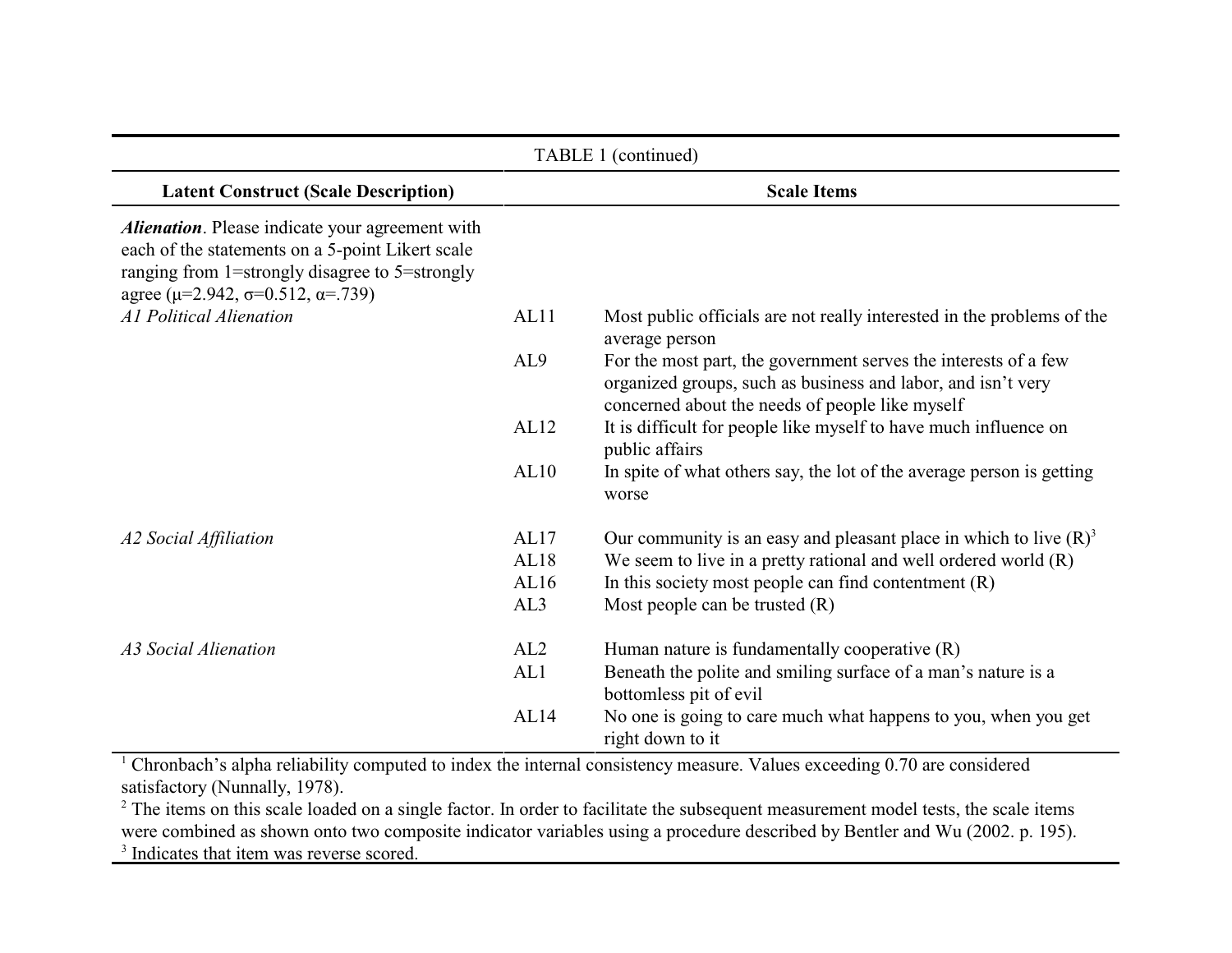*Amotivation* was measured with the four items that comprised the original Amotivation subscale.

The other measures used from the referent study are as follows:

*Academic Performance* was measured using each student's self-reported score on: a) how they rated their overall academic performance on a five-point scale ranging from  $1 = \text{very poor to}$  $5 = \text{very good}$ ; and, b) how they rated their own academic performance as compared to that of their peers (perceived academic performance) on a five-point scale ranging from  $1 =$  very poor to  $5 =$  very good (Nonis and Swift, 1998. pp. 192-193). Self-reported academic performance served as a surrogate measure for grade point average (GPA) since we were precluded from collecting objective GPA information in order to maintain student anonymity. *Neutralization* was measured using a scale developed by Ball (1966. pp. 22-23) and later utilized by Haines et al., (1986. p. 347). We asked students to "Please indicate the extent to which you agree that a student is justified in cheating in each of the following circumstances". Responses were made on a five-point Likert-type scale ranging from  $1 =$  strongly disagree to  $5 =$  strongly agree for each of the 11 items. Smith et al. (2002. pp. 53-54) found two underlying subscales, Difficulty (six items) and Access (five items), which we utilized in this study.

*Prior Cheating* was assessed using an eight item version of a 12-item scale adapted from Tom and Borin (1988. p. 155). We asked students to "Think of all the exams you have taken in college. How often have you participated in each of the activities during exams?" In response, students reported the frequency with which they engaged in each of the eight cheating behaviors on a five-point Likert type scale ranging from "never" to "veryoften". Our eight items are classified into two subscales, Overt (four items) and Covert (four items), using identical loadings as those used in the referent study.

*Likelihood of Cheating* was evaluated using the 12 item version of Tom and Borin's (1988. p. 155) scale reworded to assess future cheating proclivities. The preface to these items read: "You are taking a course that is difficult but important and there is a possibility that you may or may not make the desired grade if you do not cheat. Please indicate how likely or unlikely you are to cheat under the following conditions." Students responded on a five-point scale ranging from  $1 = \text{very}$ unlikely to cheat to  $5$  = very likely to cheat. As the items on this scale have been found to be unidimensional (Smith 2002. p. 52), we combined the items on this scale into two composite indicator variables based on the matched composites procedure described by Bentler and Wu (2002). This procedure is appropriate when it is not expected that any of the composites would be different from one another, "and each composite should measure the same construct, or combination of constructs, as measured by a single composite of all of the original scores" (Bentler and Wu, 2002. p. 195).

Finally, to support this effort to extend the referent study, Alienation was measured using an 11 item adaptation of Ray's (1982) 20-item General Alienation Scale. Students reported their agreement with each of the statements on a 5-point Likert type scale ranging from  $1 =$  strongly disagree to 5 = strongly agree. We utilized Smith et al.'s (2003. p. 21) three-factor conceptualization of alienation in this study.

As indicated in Table 1, the reliability coefficients ranged from .714 for identified regulation to .964 for cheating likelihood. All of the reported coefficients exceed the .700 minimum threshold suggested by Nunnally (1978) as sufficient to demonstrate the internal consistency of each measure.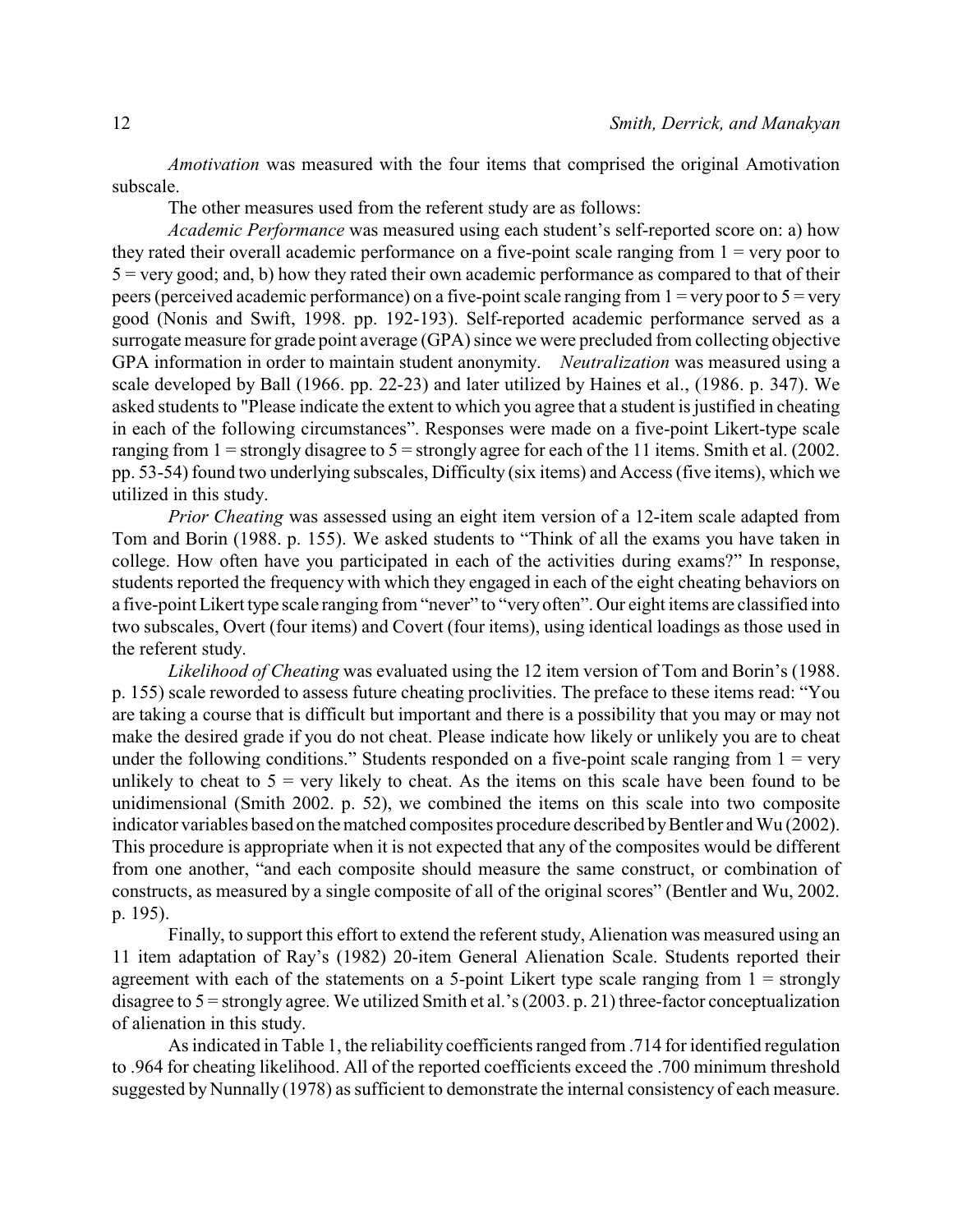#### **Analysis**

We conducted a confirmatory factor analysis on the sample data to independently assess the construct and the discriminant validity among the constructs represented by the measures. By doing so, we were able to assess whether the factors in the referent cheating study would load on the underlying theoretical constructs with our data.<sup>7</sup> To test the complete measurement model, we used maximum likelihood estimation procedures in EQS Version 6.1 (Bentler, 2006. p. 65) with Satorra and Bentler's (2001) scaling corrections, which allowed us to calculate the Satorra-Bentler chisquare value  $(SBy<sup>2</sup>)$ . We selected the Satorra-Bentler rescaled estimate because of the extremely high kurtosis (47) for one of the prior cheating indicators as well as the high Mardia's normalized multivariate kurtosis (39) indicating that the data were not normally distributed. Bentler and Wu (2002. p. 250) note that the Satorra-Bentler scaled  $\chi^2$  "is the most widely studied and generally accepted best alternative test statistic for model evaluation under nonnormality."

We next conducted latent variable structural equation (LVSE) modeling tests. The first set of analyses tested and evaluated Paths A-V in Figure 1 as a direct replication of the referent model. The subsequent analyses tested and evaluated the extended theoretical model illustrated in Figure 1. In each set of analyses, we dropped statistically non-significant parameters based on the output of Wald tests (Bentler and Wu, 2002) applied to each model.<sup>8</sup> To measure overall fit, we used the SB<sub>γ</sub>2 statistic, the SB<sub>γ</sub>2/*df* ratio, the robust normed and nonnormed fit indices (NFI and NNFI), the robust comparative fit index (CFI), the average off-diagonal squared residual (AOSR), and the adjusted root mean squared error of approximation (RMSEA) for nonnormal conditions. An acceptable cutoff value for the SB $\chi$ 2/*df* ratio is 3.00, according to Grouzet et al. (2006. p. 82). NFI, NNFI, and CFI values of at least .90 are considered indicative of good model fit (Bentler and Bonnett, 1980. p. 600). Finally, AOSR and RMSEA values of .05 and .08 or less, respectively, are considered acceptable (Hu and Bentler, 1999. p. 27). We examined model fit using a variety of measures, as there is no one definitive index of model fit (Fogarty et al., 2000. pp. 44, 46).

Our final analyses consisted of tests of an a priori sequence of nested models against the trimmed theoretical model. This nested sequence of models provided direct tests of the hypotheses that the relevant motivational factors and alienation are related to academic performance and/or one or more of the key cheating outcomes, as determined by significant path coefficients measured in the trimmed structural model. We compared the nested structural models using the scaled difference chi-square test  $(\Delta SB\gamma2; Satorra and Bentler, 2001. p. 511)$ . A significant chi-square difference value indicates a significant loss of fit by constraining a path to zero, indicating that the path should be retained in the model (James et al., 1982). A nonsignificant chi-square difference indicates the path could be dropped with no significant loss of model fit.

The confirmatory factor analysis also included the three-indicator alienation factor so as to assess its construct and <sup>7</sup> discriminant validity vis-à-vis the other constructs.

<sup>&</sup>lt;sup>8</sup>The Wald test is a post-hoc procedure that capitalizes on particular sample data; i.e., it is not theory-driven. To determine whether the relations uncovered in a particular study hold, replications such as this effort with another sample is needed.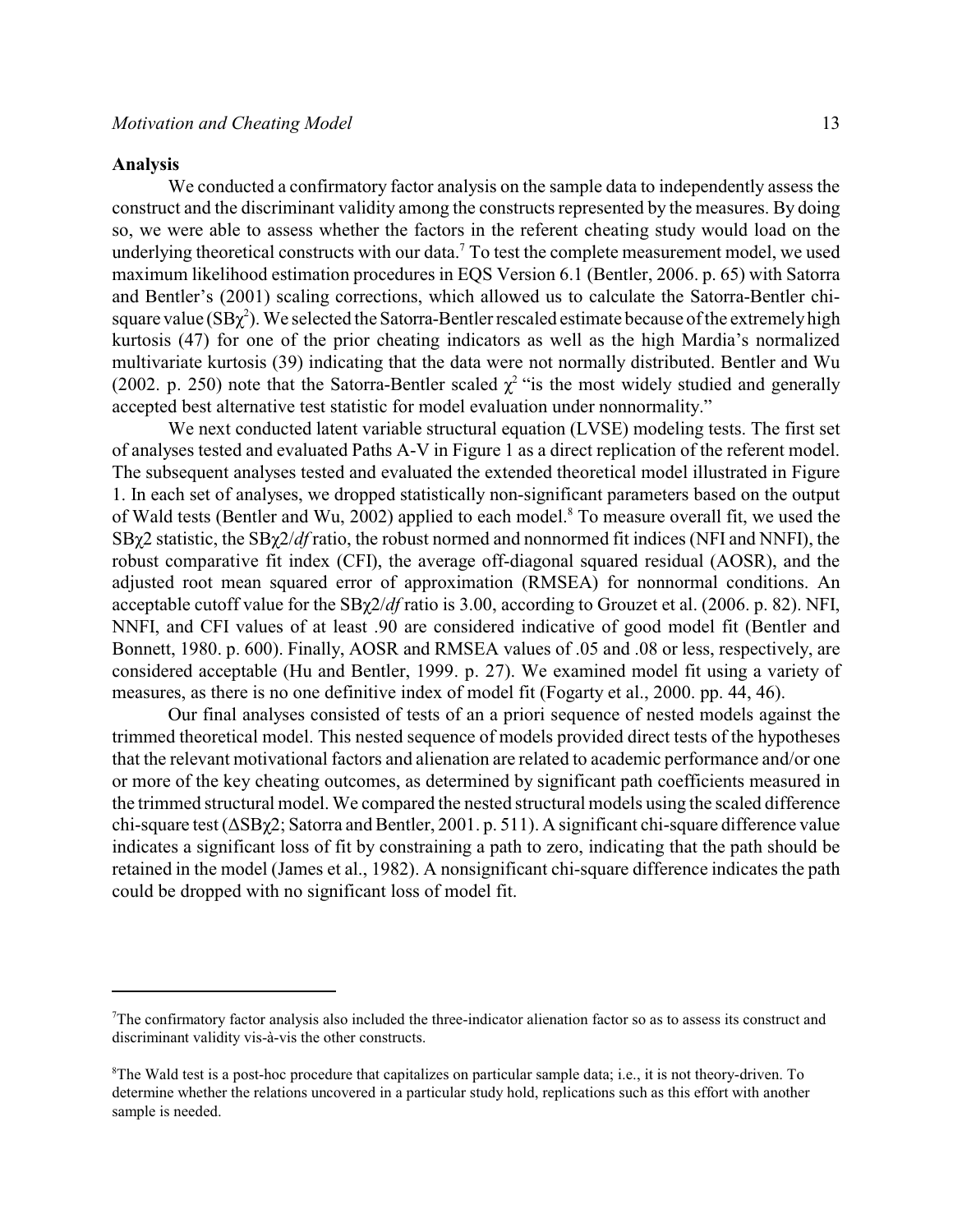## **RESULTS**

## **Measurement Model Tests**

Table 2 reports the results from the measurement model tests. As indicated in Panel A, all of the path coefficients from latent constructs to their manifest indicators were significant at  $p < 01$ . The goodness-of-fit summary presented in Panel B indicates that the model provides a good fit to the data. The robust NFI is above .90 and the NNFI and CFI are above .95. While the AOSR value of .058 exceeds the prescribed .05 maximum level, the RMSEA of .042 with its tight 95% confidence interval (.033-.051) falls within its standard for acceptance. The SB $\chi$ 2/*df* ratio of 1.61 is also below the upper threshold of acceptance. The nested measurement model comparison reported in Panel C supports the construct distinctiveness of the four motivation factors and alienation. As indicated, the model which constrained these constructs to load on one underlying factor demonstrated a significant loss of fit in comparison to the trimmed theoretical model ( $\Delta SB\chi2_{\text{diff}}$  = 590.15; df = 7, p < .001).

## **TABLE 2**

#### **Results of Measurement Model Tests**

| <b>Latent Constructs</b><br>and Indicators | <b>Parameter</b><br><b>Estimates</b> | <b>Standardized</b><br>Coefficient | <b>Robust</b><br>$t$ -value <sup>1,2</sup> |
|--------------------------------------------|--------------------------------------|------------------------------------|--------------------------------------------|
| Intrinsic Motivation                       |                                      |                                    |                                            |
| Intrinsic Motivation to Experience         | 1.000                                | .883                               |                                            |
| Stimulation                                |                                      |                                    |                                            |
| Intrinsic Motivation to Know               | .717                                 | .671                               | 7.924                                      |
| <b>External Regulation</b>                 |                                      |                                    |                                            |
| External Regulation                        | 1.000                                | .792                               |                                            |
| External Regulation,                       | 1.130                                | .798                               | 12.248                                     |
| <b>Identified Regulation</b>               |                                      |                                    |                                            |
| Identified Regulation                      | 1.000                                | .676                               |                                            |
| Identified Regulation,                     | 1.149                                | .822                               | 11.069                                     |
| <b>Amotivation</b>                         |                                      |                                    |                                            |
| Amotivation                                | 1.000                                | .776                               |                                            |
| Amotivation,                               | 1.036                                | .756                               | 8.861                                      |
| Amotivation,                               | 1.084                                | .849                               | 11.308                                     |
| Amotivation <sub>4</sub>                   | 1.124                                | .866                               | 10.172                                     |

*Panel A: Parameter Estimates, Standardized Measurement Model Coefficients for the Construct Indicators*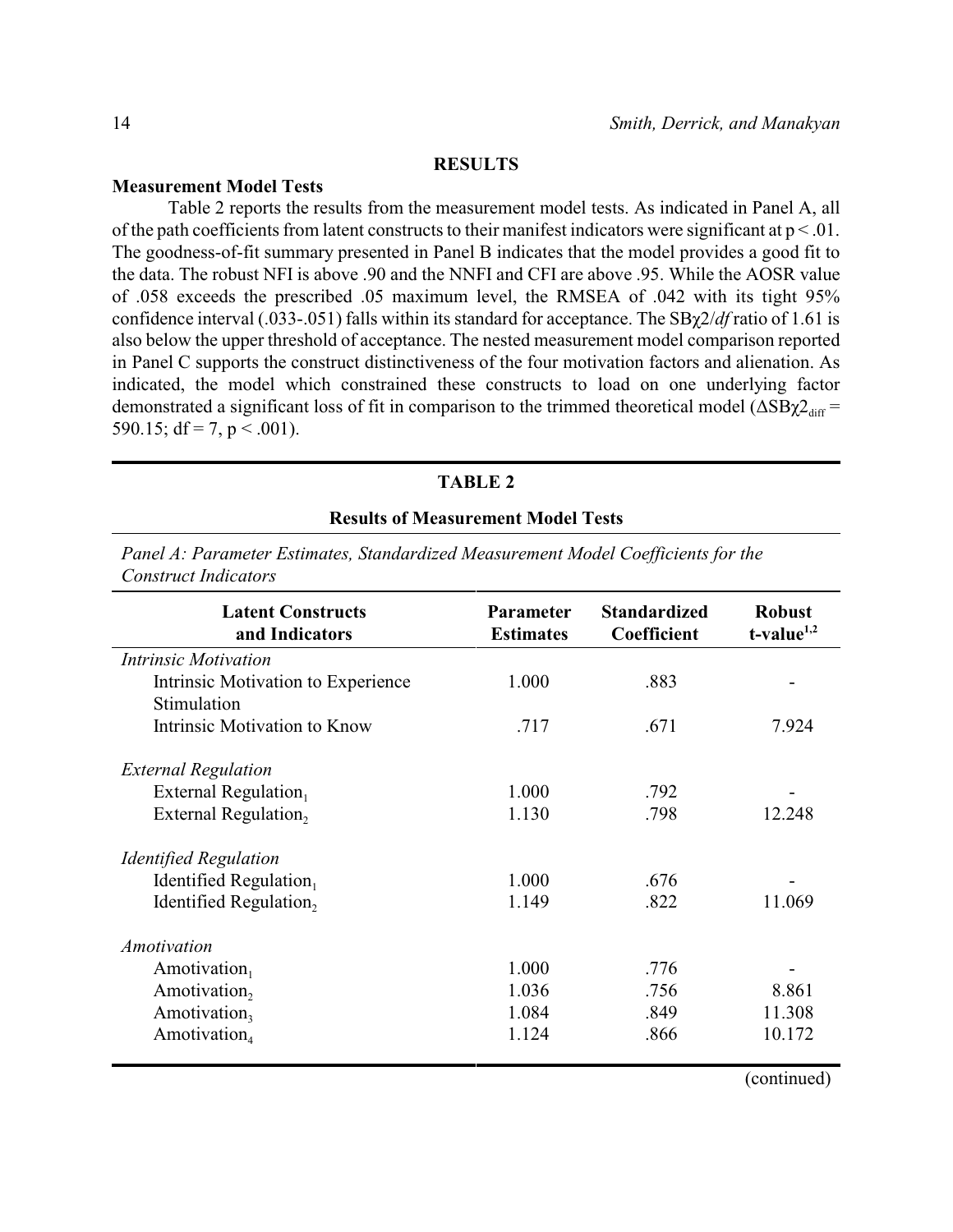|                                | TABLE 2 (continued) |      |        |
|--------------------------------|---------------------|------|--------|
| Performance                    |                     |      |        |
| Academic Performance           | 1.000               | .690 |        |
| Perceived Academic Performance | 1.544               | .971 | 4.186  |
| Neutralization                 |                     |      |        |
| Difficulty                     | 1.000               | .909 |        |
| Access                         | .931                | .939 | 20.683 |
| <b>Prior Cheating</b>          |                     |      |        |
| Overt                          | 1.000               | .502 |        |
| Covert                         | 3.229               | .789 | 5.078  |
| <b>Cheating Likelihood</b>     |                     |      |        |
| Cl <sub>1</sub>                | 1.000               | .996 |        |
| Cl <sub>2</sub>                | .926                | .960 | 27.009 |
| <i>Alienation</i>              |                     |      |        |
| <b>Political Alienation</b>    | 1.000               | .576 |        |
| Social Affiliation             | .483                | .299 | 3.337  |
| Social Alienation              | 1.555               | .772 | 3.999  |

*Panel B: Goodness-of-Fit Summary*3,4

|                          | Satorra-Bentler (S-B) Scaled | <b>Standard for Acceptance</b> |
|--------------------------|------------------------------|--------------------------------|
|                          | <b>Results</b>               |                                |
| <b>Statistical Tests</b> |                              |                                |
| Chi-Square               | 281                          | <b>NA</b>                      |
| Df                       | 174                          | <b>NA</b>                      |
| p-value                  | 0.00                         | > 0.05                         |
| Chi-Square/df            | 1.61                         | <3.0                           |
| <b>Fit Indices</b>       |                              |                                |
| <b>NFI</b>               | .904                         | > 900                          |
| <b>NNFI</b>              | .952                         | > 900                          |
| <b>CFI</b>               | .961                         | > 900                          |
| <b>Residual Analysis</b> |                              |                                |
| <b>AOSR</b>              | .058                         | <0.05                          |
| <b>RMSEA</b>             | .042                         | 10                             |
| (95% Confidence Level)   | $(.033 - .051)$              | <b>NA</b>                      |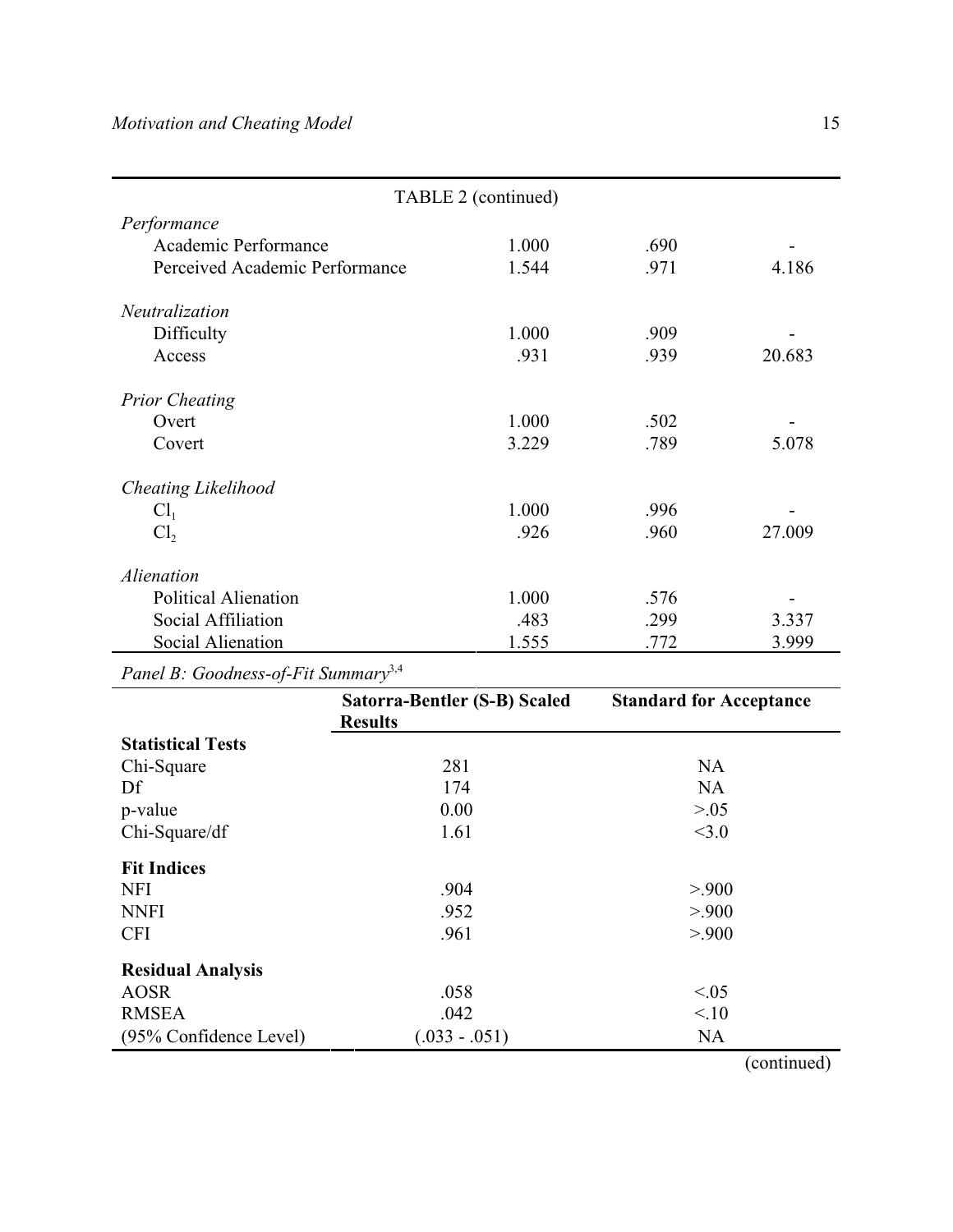## TABLE 2 (continued)

*Panel C: Nested Measurement Model Comparison*

| Model |                                   | S-B Sealed $\chi^2$ | df  | $\gamma^2/df$ | $\chi^2/\text{diff}^5$ |  |
|-------|-----------------------------------|---------------------|-----|---------------|------------------------|--|
|       | Measurement Model                 | 281 13              | 174 | 1.616         |                        |  |
|       | Motivation constructs and         | 1006.79             | 179 | 5.625         | $590.15$ <sup>*</sup>  |  |
|       | Alienation constrained to load on |                     |     |               |                        |  |
|       | one underlying factor             |                     |     |               |                        |  |

*Notes*: 1) Each of the reported t-values is significant at  $p<01$ ; 2) Structural equation modeling procedures require that one measure of each construct be fixed to 1.0 to establish the scale of the latent construct; 3) The measurement model reflects the release of 21 factor covariances as determined by examination of the multivariate Wald test output from the test of the full model. By dropping these covariances, the degrees of freedom increased from 153 for the full model to 174 for the trimmed model. The Wald test is a post-hoc procedure that capitalizes on a particular sample, i.e., it is not theory-driven. Replication with another sample is needed to determine whether the relations reported herein hold; 4) NFI = Normed Fit Index. Higher values indicate better fit; NNFI = Non-Normed Fit Index. Higher values indicate better fit; CFI = Comparative Fit Index. Higher values indicate better fit; AOSR = Average Off-Diagonal Squared Residual. Lower values indicate better fit; RMR = Root Mean Square Residual. Lower values indicate better fit; RMSEA = Root Mean Squared Error of App. Lower values indicate better fit; 5) The  $\chi^2/diff$  statistic between successive models reported in this column were calculated manually using a procedure developed by Satorra and Bentler (2001. p. 511), the formula for which is:

$$
\Delta \chi^2_{\rm SB} = \frac{\Delta \chi^2}{c_d}
$$

Where:

$$
\Delta \chi^2 = \chi_1^2 - \chi_2^2
$$
\n
$$
\chi_1^2
$$
\nis chi-square for model 1\n
$$
\chi_2^2
$$
\nis chi-square for model 2\n
$$
d f_1
$$
\nis the degree of freedom for model 1\n
$$
\chi_2^2
$$
\nis chi-square for model 2\n
$$
d f_2
$$
\nis the degree of freedom for model 2\n
$$
c_1 = \frac{\chi_1^2}{\chi_{ss1}^2} \chi_{SB1}^2
$$
\nis the Satorra-Bentler  $\chi^2$  for model 1\n
$$
c_2 = \frac{\chi_2^2}{\chi_{ss2}^2} \chi_{SB2}^2
$$
\nis the Satorra-Bentler  $\chi^2$  for model 2\n
$$
e_2 = \frac{\chi_2^2}{\chi_{ss2}^2} \chi_{SB2}^2
$$
\nis the Satorra-Bentler  $\chi^2$  for model 2

#### **Replication of the Smith et al. (2009) Model**

Table 3 provides goodness-of-fit statistics for the test of the Smith et al. (2009) model. All of the fit indices reported in Panel A exceed the minimum threshold of .90. In addition, all of the residual analysis indicators are within their respective standards for acceptance.

Panel B presents a comparison of the path coefficients between the replication and the original models. Results for 17 of the 22 hypothesized paths are consistent with respect to significance across the two models. Specifically, this study replicates seven of the referent study's significant paths and 10 of its non-significant paths. Among this study's significant paths, identified regulation has a significant positive, not negative as hypothesized in Figure 1, relation with academic performance (.133). Amotivation has a significant negative influence on academic performance (-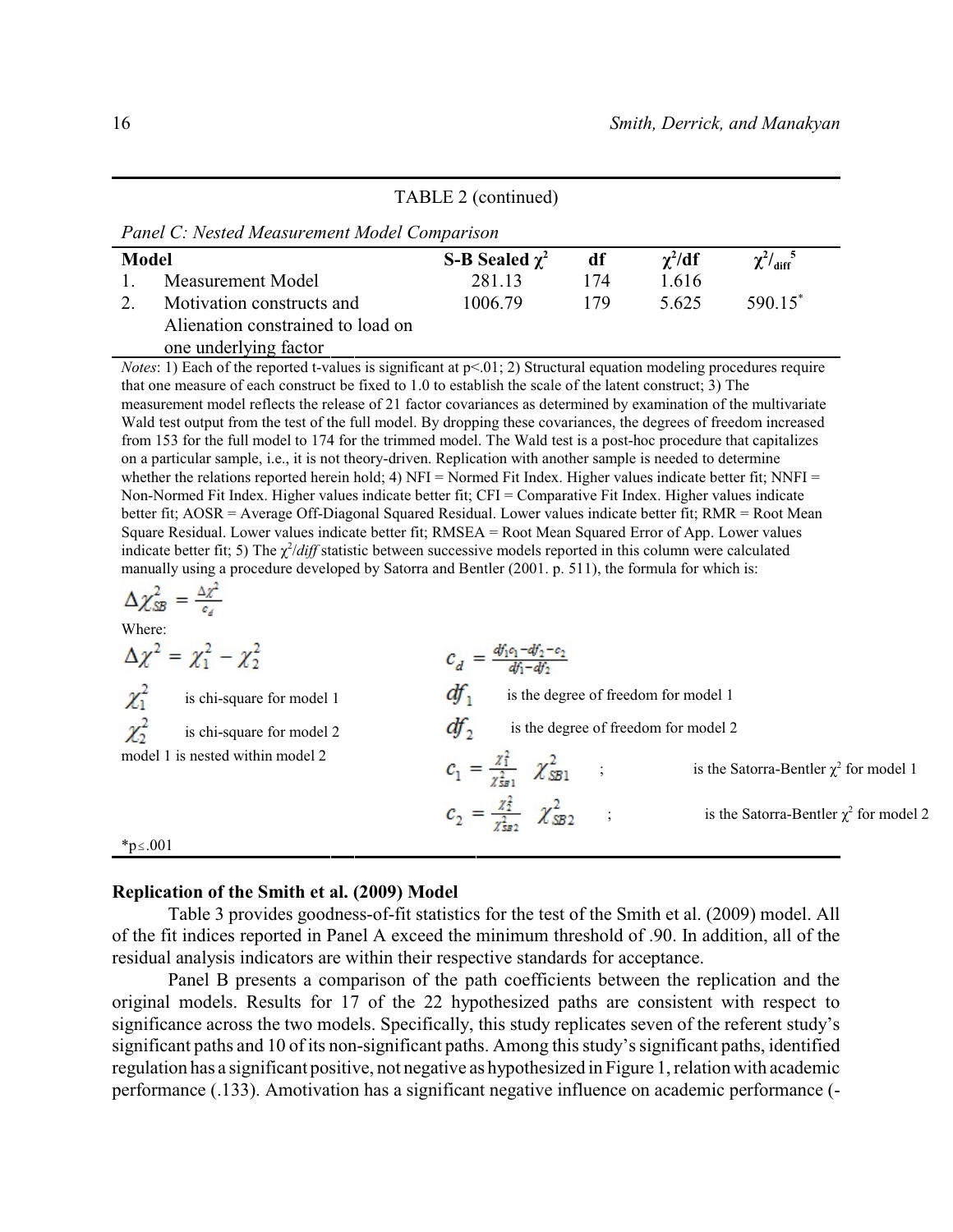.248), and a significant positive influence on prior cheating (.245) and cheating likelihood (.138). Academic performance has a significant negative influence on neutralization (-.105), and prior cheating has a significant positive influence on neutralization (.717) and likelihood of cheating (.433). Finally, neutralization has a significant positive influence on cheating likelihood (.210). The remaining hypotheses were not supported. Figure 2 illustrates the significant paths for the trimmed Motivation and Cheating Model replication.

## **Extended Model Tests**

Table 4 provides goodness-of-fit statistics for the tests of the extended theoretical model and the sequence of nested structural models. The fit indices reported in Panel A indicate a good model fit as their values are each above the minimum threshold of .900. In addition, the AOSR value of .042 and the RMSEA of .039 fall within their respective standards for acceptance. At this point, based on the Wald test results, nonsignificant paths were dropped from the theoretical model. No significant loss of fit occurred. The theoretical model explained additional variance for academic performance, prior cheating, and neutralization vis-à-vis the replication of the Smith et al. (2009) model.

## **TABLE 3**

# **Results of Replication Tests**

*Panel A: Goodness-of-Fit Summary for Replication of Smith et al. (2009) Hypothesized Model*

| <b>Statistical Tests</b>                        | <b>Result</b>   | <b>Standard for Acceptance</b> |
|-------------------------------------------------|-----------------|--------------------------------|
| Chi-Square                                      | 210             | <b>NA</b>                      |
| Df                                              | 122             | <b>NA</b>                      |
| p-value                                         | .00.            | > 0.05                         |
| Chi-Square/df                                   | 1.72            | <3.0                           |
| <b>Fit Indices</b>                              |                 |                                |
| <b>NFI</b>                                      | .923            | > 900                          |
| <b>NNFI</b>                                     | .957            | > 900                          |
| <b>CFI</b>                                      | .966            | > 900                          |
| <b>Residual Analysis</b>                        |                 |                                |
| <b>AOSR</b>                                     | .030            | < 0.05                         |
| <b>RMSEA</b>                                    | .046            | 10                             |
| (95% Confidence Level)                          | $(.035 - .056)$ | <b>NA</b>                      |
| <b>Explained Variance of Dependent Variable</b> |                 |                                |
| $R2$ for Performance                            | .079            |                                |
| $R^2$ for Prior Cheating                        | .060            |                                |
| $R2$ for Neutralization                         | .534            |                                |
| $R2$ for Cheating Likelihood                    | .423            |                                |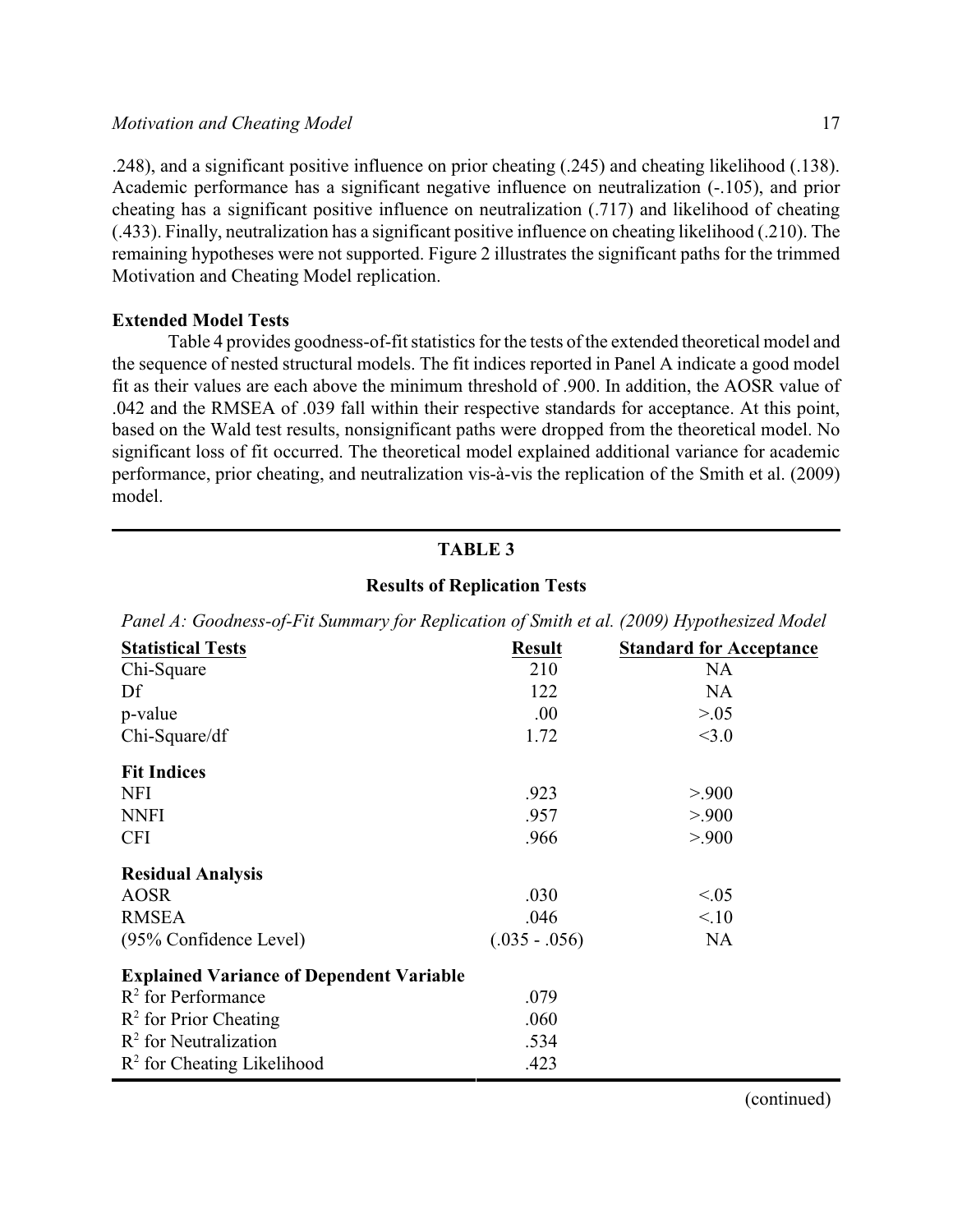## TABLE 3 (continued)

# *Panel B: Estimated Path Coefficients for the Replication Versus Smith et al. (2009) Model*

|                                  | <b>Hypothesized Relationship</b> |                                  | Replication                        |             | Smith et al. (2009)                |           |
|----------------------------------|----------------------------------|----------------------------------|------------------------------------|-------------|------------------------------------|-----------|
| <b>Independent Variable</b>      | <b>Dependent Variable</b>        | <b>Predicted Sign</b>            | <b>Standardized</b><br>Coefficient | t-value     | <b>Standardized</b><br>Coefficient | t-value   |
| <b>Intrinsic Motivation</b>      | Academic Performance             | $^{+}$                           | <b>NS</b>                          | <b>NS</b>   | $.217**$                           | 3.849     |
| <b>External Regulation</b>       | Academic Performance             | $\overline{\phantom{a}}$         | <b>NS</b>                          | <b>NS</b>   | $-165**$                           | $-2.664$  |
| Amotivation                      | Academic Performance             |                                  | $-.248**$                          | $-3.531$    | $-.274**$                          | $-5.189$  |
| <b>Identified Regulation</b>     | Academic Performance             |                                  | $.133*$                            | 2.048       | <b>NS</b>                          | <b>NS</b> |
| <b>Intrinsic Motivation</b>      | Prior Cheating                   | $\overline{\phantom{a}}$         | <b>NS</b>                          | <b>NS</b>   | <b>NS</b>                          | <b>NS</b> |
| <b>External Regulation</b>       | Prior Cheating                   | $^{+}$                           | <b>NS</b>                          | <b>NS</b>   | $.122*$                            | 2.619     |
| Amotivation                      | Prior Cheating                   | $^{+}$                           | $.245*$                            | 2.159       | $.327**$                           | 3.495     |
| <b>Identified Regulation</b>     | Prior Cheating                   | $^{+}$                           | <b>NS</b>                          | <b>NS</b>   | <b>NS</b>                          | <b>NS</b> |
| Academic Performance             | Prior Cheating                   |                                  | <b>NS</b>                          | <b>NS</b>   | $_{\rm NS}$                        | <b>NS</b> |
| <b>Intrinsic Motivation</b>      | Neutralization                   |                                  | <b>NS</b>                          | <b>NS</b>   | <b>NS</b>                          | <b>NS</b> |
| <b>External Regulation</b>       | Neutralization                   | $^{+}$                           | <b>NS</b>                          | <b>NS</b>   | <b>NS</b>                          | <b>NS</b> |
| Amotivation                      | Neutralization                   | $^{+}$                           | <b>NS</b>                          | $_{\rm NS}$ | $.095*$                            | 2.107     |
| <b>Identified Regulation</b>     | Neutralization                   | $\begin{array}{c} + \end{array}$ | <b>NS</b>                          | <b>NS</b>   | <b>NS</b>                          | <b>NS</b> |
| Academic Performance             | Neutralization                   | $\blacksquare$                   | $-.105*$                           | $-2.093$    | $-.076*$                           | $-2.098$  |
| Prior Cheating                   | Neutralization                   | $^{+}$                           | $.717**$                           | 4.368       | $.632**$                           | 6.193     |
| <b>Intrinsic Motivation</b>      | <b>Cheating Likelihood</b>       | $\blacksquare$                   | <b>NS</b>                          | <b>NS</b>   | <b>NS</b>                          | <b>NS</b> |
| <b>External Regulation</b>       | <b>Cheating Likelihood</b>       | $^{+}$                           | <b>NS</b>                          | <b>NS</b>   | <b>NS</b>                          | <b>NS</b> |
| Amotivation                      | <b>Cheating Likelihood</b>       | $^{+}$                           | $.138*$                            | 2.075       | $.144**$                           | 2.897     |
| <b>Identified Regulation</b>     | <b>Cheating Likelihood</b>       | $^{+}$                           | <b>NS</b>                          | <b>NS</b>   | <b>NS</b>                          | <b>NS</b> |
| Academic Performance             | Cheating Likelihood              | $\overline{\phantom{a}}$         | <b>NS</b>                          | <b>NS</b>   | <b>NS</b>                          | <b>NS</b> |
| Prior Cheating                   | <b>Cheating Likelihood</b>       | $^{+}$                           | .433**                             | 2.983       | $.390**$                           | 4.411     |
| Neutralization                   | Cheating Likelihood              | $^{+}$                           | $.210*$                            | 2.000       | $.269**$                           | 3.707     |
| * $<05$ ; ** $<01$               |                                  |                                  |                                    |             |                                    |           |
| $NS = non-significant parameter$ |                                  |                                  |                                    |             |                                    |           |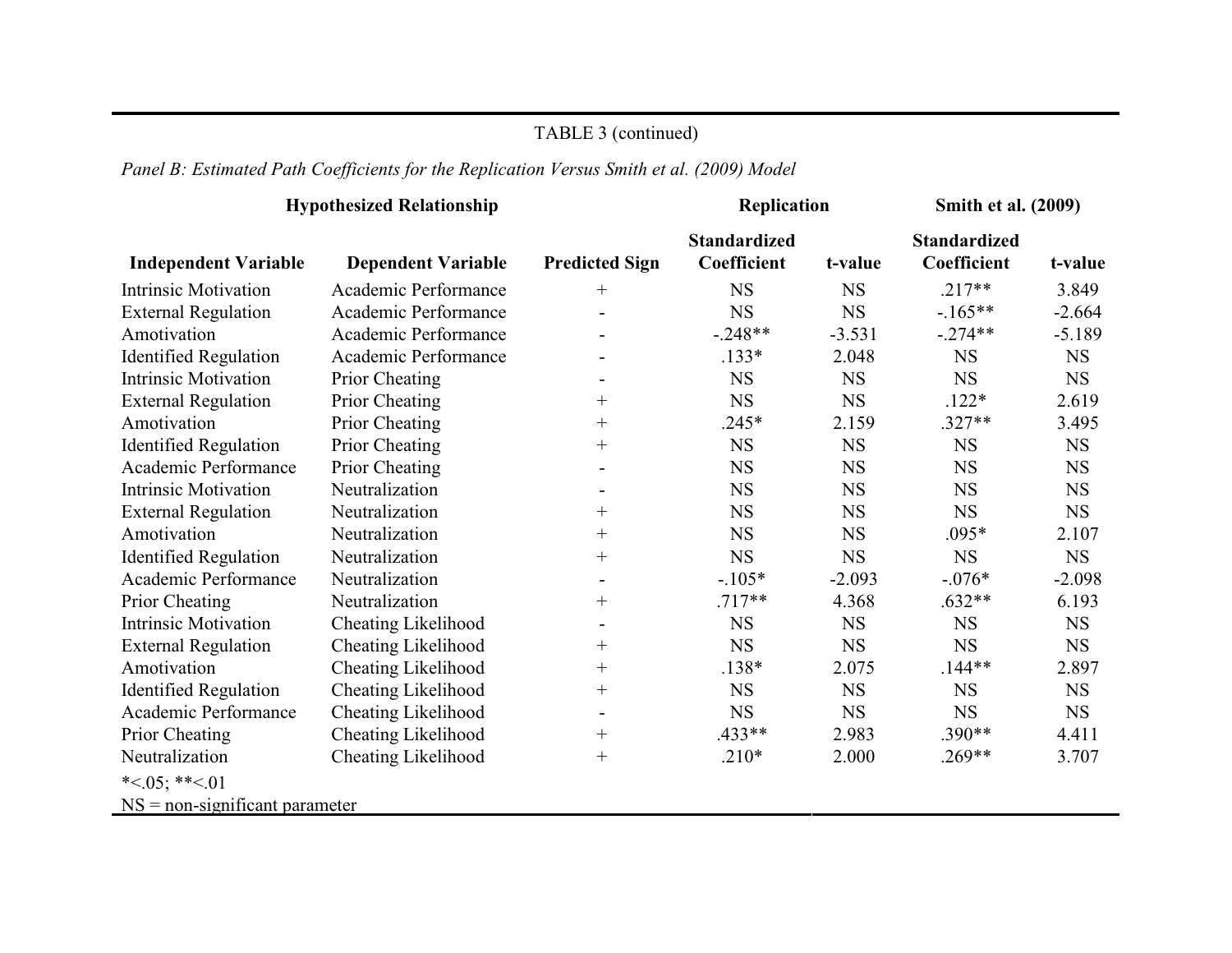**FIGURE 2 Motivation and Cheating Model Replication: Standardized Path Coefficients**<sup>1</sup>



<sup>1</sup> Italicized values represent statistically significant ( $p$ <.05) covariances between independent (i.e., exogenous) factors.

 $2$  Path statistically significant at p<.10

 $3$  Path statistically significant at p<.05

 $4$  Path statistically significant at p<.01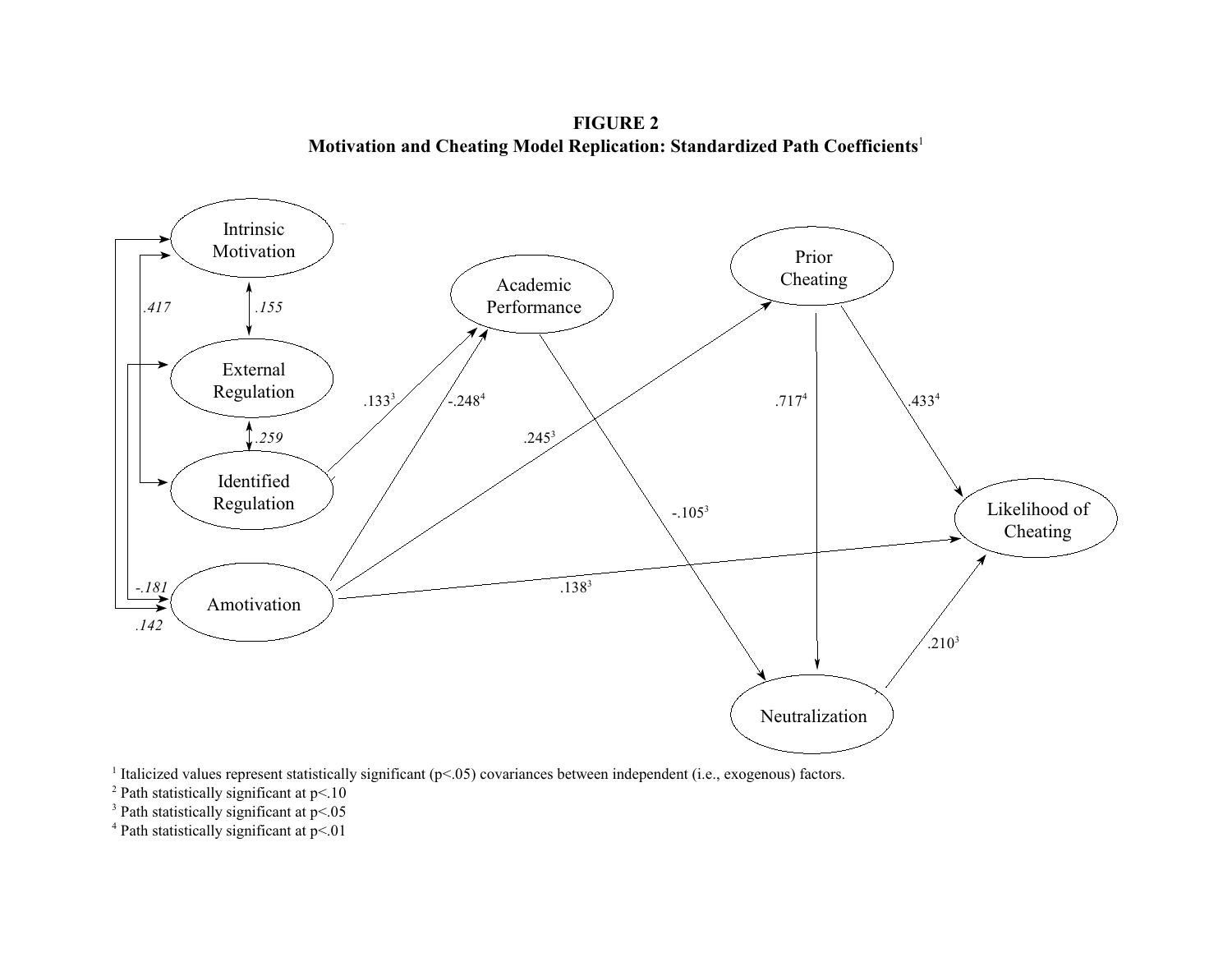# **TABLE 4**

## **Results of Theoretical Model Tests**

*Panel A: Goodness-of-Fit Summary*

| <b>Statistical Tests</b>                         | Satorra-Bentler       | <b>Standard for</b> |
|--------------------------------------------------|-----------------------|---------------------|
|                                                  | <b>Scaled Results</b> | Acceptance          |
| Chi-Square                                       | 266                   | <b>NA</b>           |
| Df                                               | 174                   | <b>NA</b>           |
| p-value                                          | .00.                  | > 0.05              |
| Chi-Square/df                                    | 1.53                  | <3.0                |
| <b>Fit Indices</b>                               |                       |                     |
| <b>NFI</b>                                       | .909                  | > 900               |
| <b>NNFI</b>                                      | .959                  | > 900               |
| <b>CFI</b>                                       | .966                  | > 900               |
| <b>Residual Analysis</b>                         |                       |                     |
| <b>AOSR</b>                                      | .042                  | < 0.05              |
| <b>RMSEA</b>                                     | .039                  | 10                  |
| (95% Confidence Level)                           | $(.029-.048)$         | <b>NA</b>           |
| <b>Explained Variance of Dependent Variables</b> |                       |                     |
| $R^2$ for Performance                            | .080                  |                     |
| $R^2$ for Prior Cheating                         | .102                  |                     |
| $R2$ for Neutralization                          | .562                  |                     |
| $R2$ for Cheating Likelihood                     | .422                  |                     |

*Panel B: Nested Model Comparisons*

|                                                                       |             | $S-B$           |     |                             |
|-----------------------------------------------------------------------|-------------|-----------------|-----|-----------------------------|
| Model                                                                 | ML $\chi^2$ | Scaled $\chi^2$ | df  | $\chi^2$ /diff <sup>2</sup> |
| Trimmed Theoretical Model <sup>1</sup>                                | 304.94      | 265.56          | 174 | NA                          |
| Path from Amotivation to Prior Cheating constrained<br>to zero        | 318.07      | 274.10          | 175 | $4.04*$                     |
| Path from Amotivation to Cheating Likelihood<br>constrained to zero   | 309.29      | 269.46          | 175 | 4.19*                       |
| Path from Identified Regulation to Performance<br>constrained to zero | 312.72      | 271.35          | 175 | $4.21*$                     |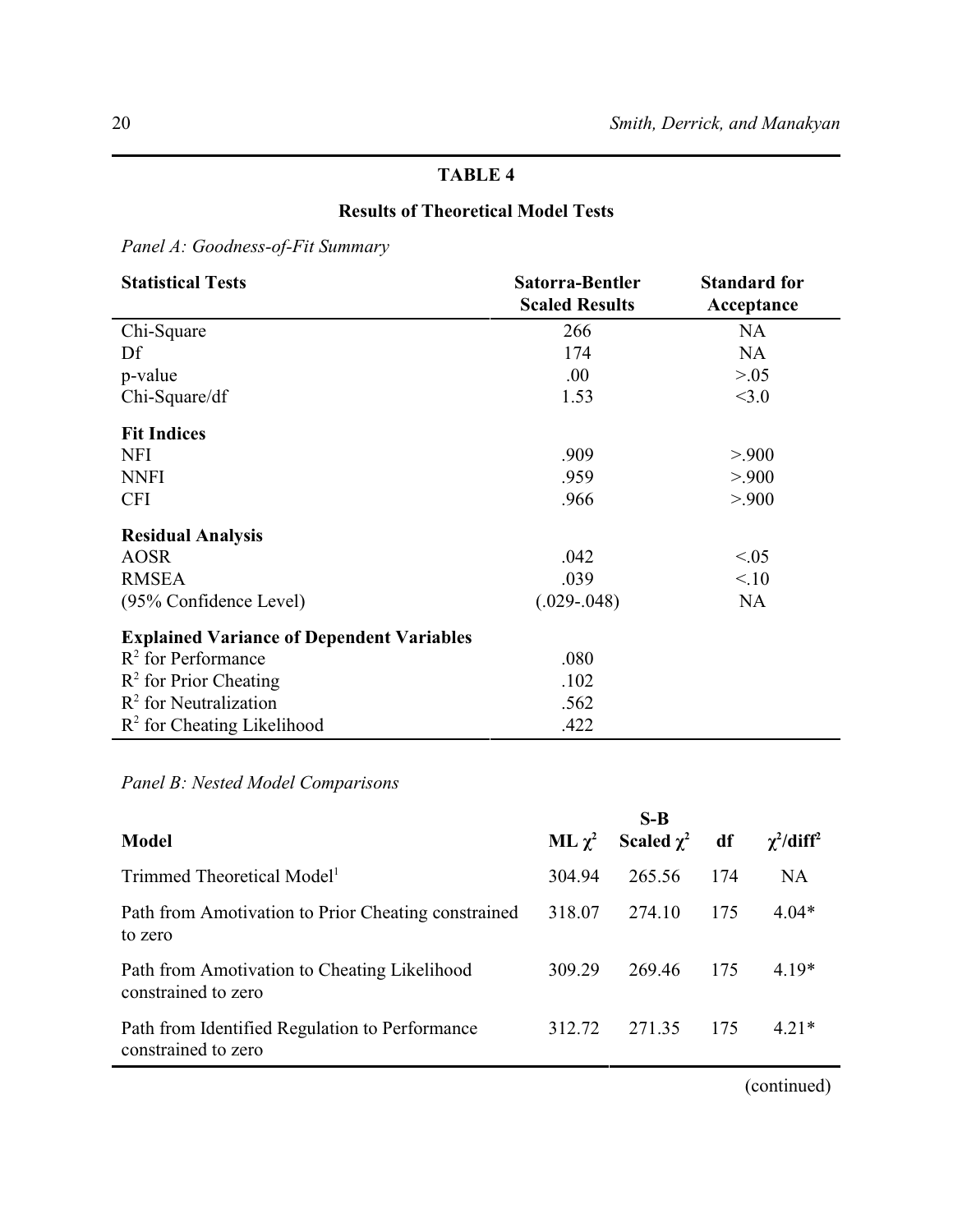| TABLE 4 (continued) |  |
|---------------------|--|
|---------------------|--|

|                                                                             | $S-R$                          |     |                             |
|-----------------------------------------------------------------------------|--------------------------------|-----|-----------------------------|
| <b>Model</b>                                                                | ML $\chi^2$ Scaled $\chi^2$ df |     | $\chi^2$ /diff <sup>2</sup> |
| Path from Alienation to Prior Cheating constrained to 311.97 271.00<br>zero |                                | 175 | 4.33*                       |
| Path from Alienation to Neutralization constrained to<br>zero               | 312.60 272.99                  |     | $175$ $13.79***$            |
| Path from Amotivation to Performance constrained to 321.67 280.37<br>zero   |                                |     | $175 \quad 17.76***$        |

<sup>1</sup>The final theoretical model reflects the release of 22 non-significant parameter estimates as determined by examination of the multivariate Wald test output from the test of the full model. The full model test specified covariances among all of the independent factors as depicted in Figure 1.

<sup>2</sup> The  $\chi^2$ /diff statistics reported in this column were calculated manually using a procedure developed by Santorra and Bentler (2001. p. 511).

 $*p<.05;$   $**p<.001$ 

Panel B presents the results from testing the a priori sequence of nested models against the trimmed theoretical model. The model which constrained the path from amotivation to prior cheating to 0 demonstrated a significant loss of fit in comparison to the reduced theoretical model ( $\Delta SB\chi2_{\text{diff}}$ )  $= 4.04$ ; df  $= 1$ , p  $\lt$  .05), indicating that this path should remain in the model. The next model constrained the path from amotivation to cheating likelihood to 0. The  $\chi^2_{\text{diff}}$  test again indicates a significant loss of fit ( $\Delta SB\chi2_{\text{diff}} = 4.19$ ; df = 1, p < .05). From the perspective of the proposed extension of the Motivation and Cheating model, the  $\Delta SB\chi^2$  difference tests for models which constrained the paths from alienation to prior cheating and from alienation to neutralization to 0 each demonstrated a significant loss of fit in comparison to the trimmed theoretical model, thus providing evidence that these paths should remain in the model. As is also apparent, the  $\Delta SB\chi^2$  difference tests for the models that constrained the paths from both identified regulation and amotivation to academic performance to 0 should also remain in the model.

Figure 3 illustrates the significant path estimates for the final structural model. Standardized coefficients indicate that again, contrary to prediction in the referent study (Smith et al., 2009. p. 173), identified regulation has a significant positive influence on academic performance (.134). Amotivation has a significant negative influence on academic performance (-.249), and a significant positive influence on prior cheating (.235) and cheating likelihood (.138). Alienation has a significant positive influence on prior cheating (.216) and neutralization (.173). Academic performance has a significant negative influence on neutralization (-.097), and prior cheating has a significant positive influence on neutralization (.681) and likelihood of cheating (.435). Finally,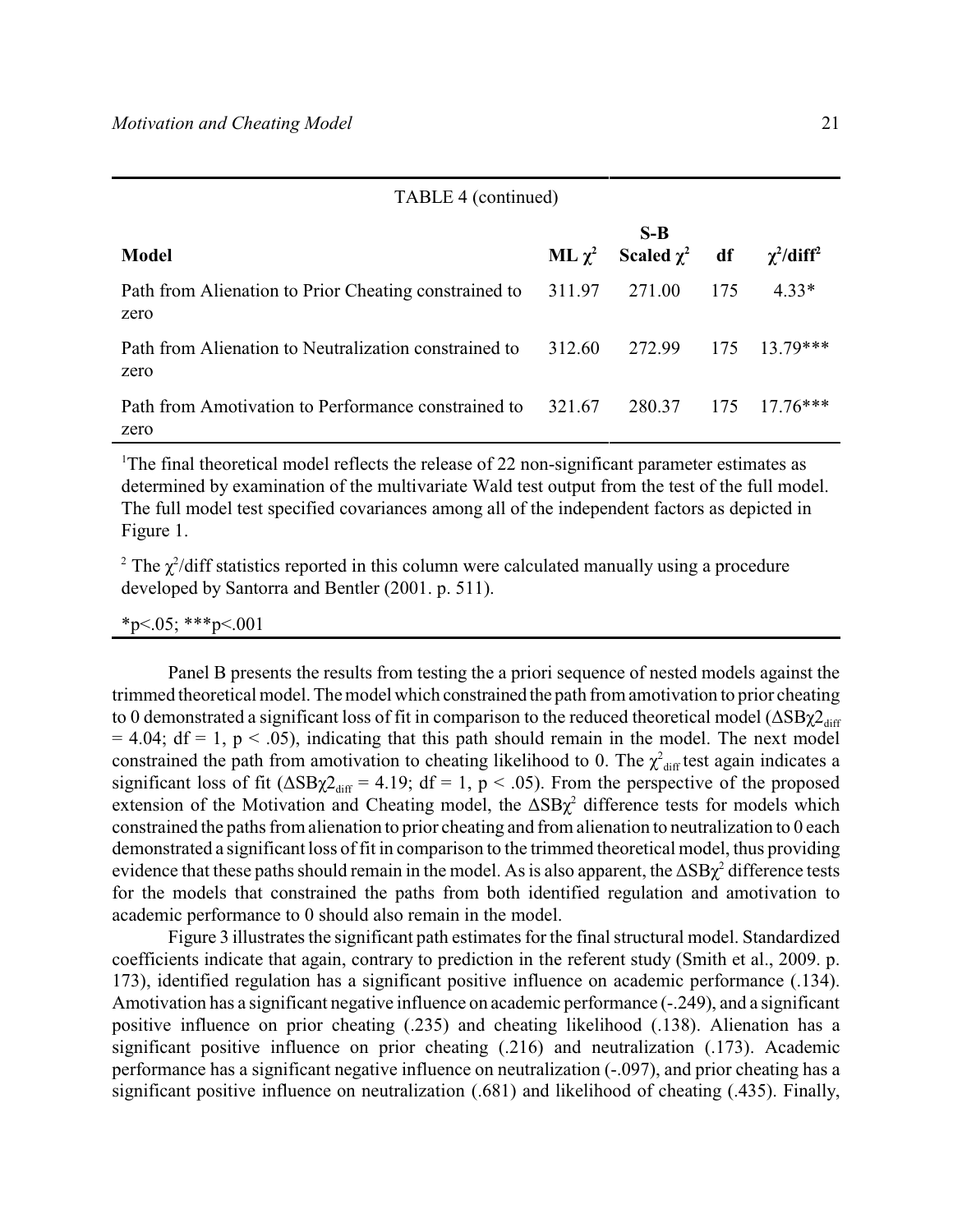**FIGURE 3 Extended Cheating Model Standardized Path Coefficients**<sup>1</sup>



<sup>1</sup> Italicized values represent statistically significant ( $p$ <.05) covariances between independent (i.e., exogenous) factors.

 $2$  Path statistically significant at p<.10

 $3$  Path statistically significant at p<.05

 $4$  Path statistically significant at p<.01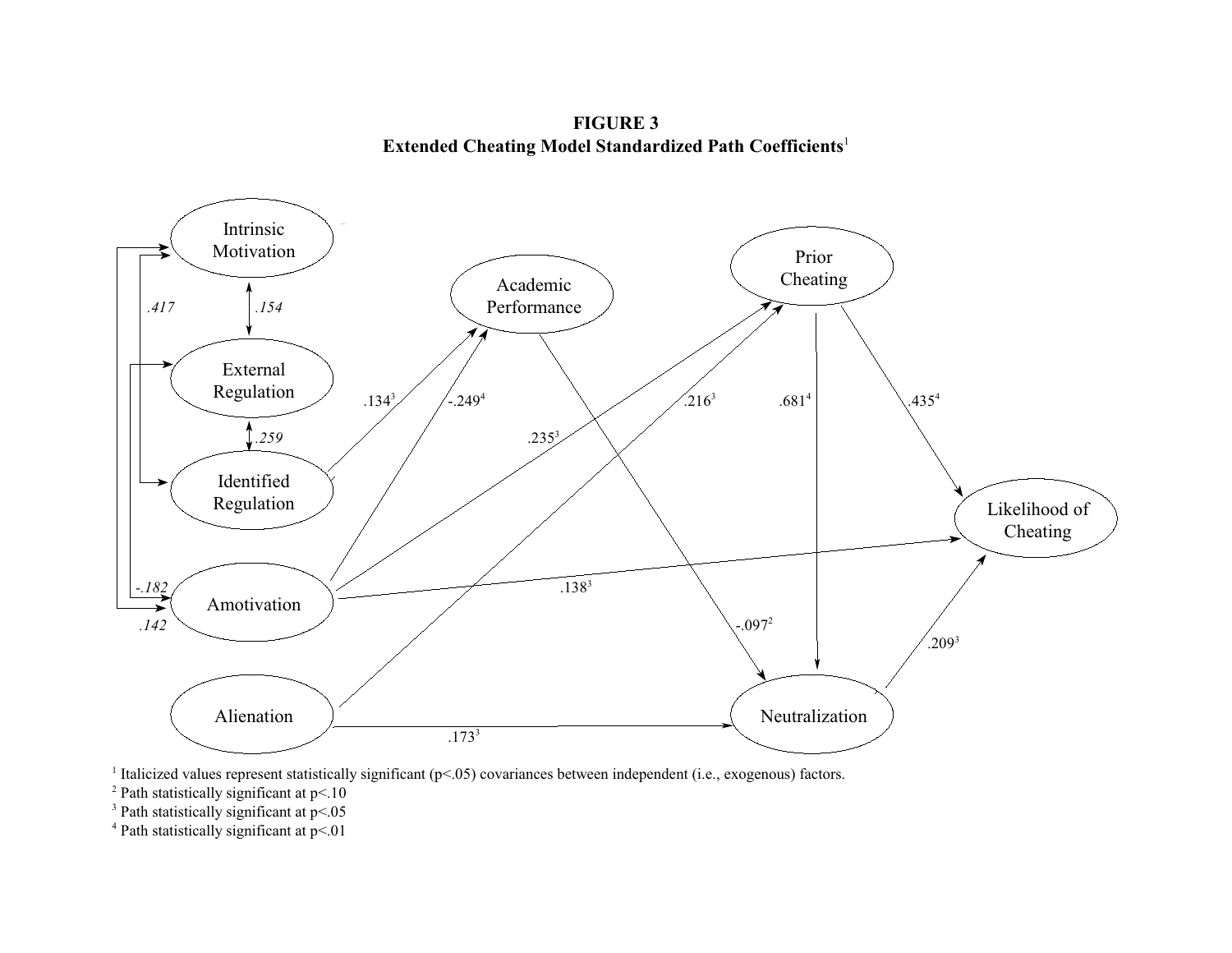neutralization has a significant positive influence on cheating likelihood (.209). The remaining hypotheses were not supported.

## **DISCUSSION**

#### **Replication**

The findings of this replication are highly supportive of those reported by Smith et al. (2009. pp. 182-183). In fact, seven of the eight significant paths illustrated in Figure 2 were also significant in the referent study. Only five of the 22 hypothesized paths are not consistent with respect to significance across the two studies. The paths from intrinsic motivation (+) and external regulation (-) to academic performance, external regulation (+) to prior cheating, and amotivation (+) to neutralization, were significant in the referent study but not significant in the replication. Contrarily, the path from identified regulation to academic performance (+) was significant in the replication (and extension as noted below) but not in the referent study.

In partial explanation of the discrepant findings noted above, Cokley (2000) found with respect to the original 28-item AMS, that the intrinsic motivation subscales had higher positive correlations with the items on the original introjected regulation subscale than they did with those on the original identified regulation subscale. This prompted him to suggest "that introjected regulation may be more indicative of self-determined behavior than has previously been believed" (2000. p. 560). Cokley's finding, coupled with the large positive covariance (.417) between intrinsic motivation and identified regulation (again comprised of two original AMS introjected regulation subscale items) in this study, suggests that the items associated with the latter subscale may indeed represent more self-determined behavior than suggested by Deci and Ryan's (1985) selfdetermination theory. Moreover, the two items on the identified regulation subscale read, "Why do you go to college?": 1) to show myself that I am an intelligent person; and, 2) to prove to myself that I am capable of completing a college degree. Intuitively, there would appear to be a positive relation between these two performance capability items and reported academic performance.

The large covariance with identified regulation may also explain why intrinsic motivation failed to demonstrate any of the posited relations. Even with this large covariance, both of these constructs have been shown to be distinct through exploratory and confirmatory factor analysis reported by Smith et al. (2009), and the confirmatory factor analysis in this study. Given the size of the covariance between these two constructs, identified regulation may have negated the effects of intrinsic motivation. That is, the explanatory power of the latter may have been subsumed by the former. This same argument may explain the failure of external regulation to demonstrate any of the posited relations; i.e., the large covariance (.259) with identified regulation may also explain why the former failed to demonstrate any of the posited relations.

Amotivation also had the posited relations with academic performance, prior cheating and likelihood of cheating. Furthermore, while amotivation did not have a direct influence on neutralization, it did have an indirect positive influence of .202 through its relations with academic performance (-.248 x -.105) and prior cheating (.245 x .717). Fairchild et al. (2005. p. 339) report a positive correlation between amotivation and motivation to avoid failure, and argue that amotivated people are more likely to avoid achievement situations. Smith et al. (2009) posit that when amotivated individuals find themselves thrust into achievement situations such as college classes, theymay choose to cheat as a means to avoid failure. They also cite the Fairchild et al. (2005. p. 339)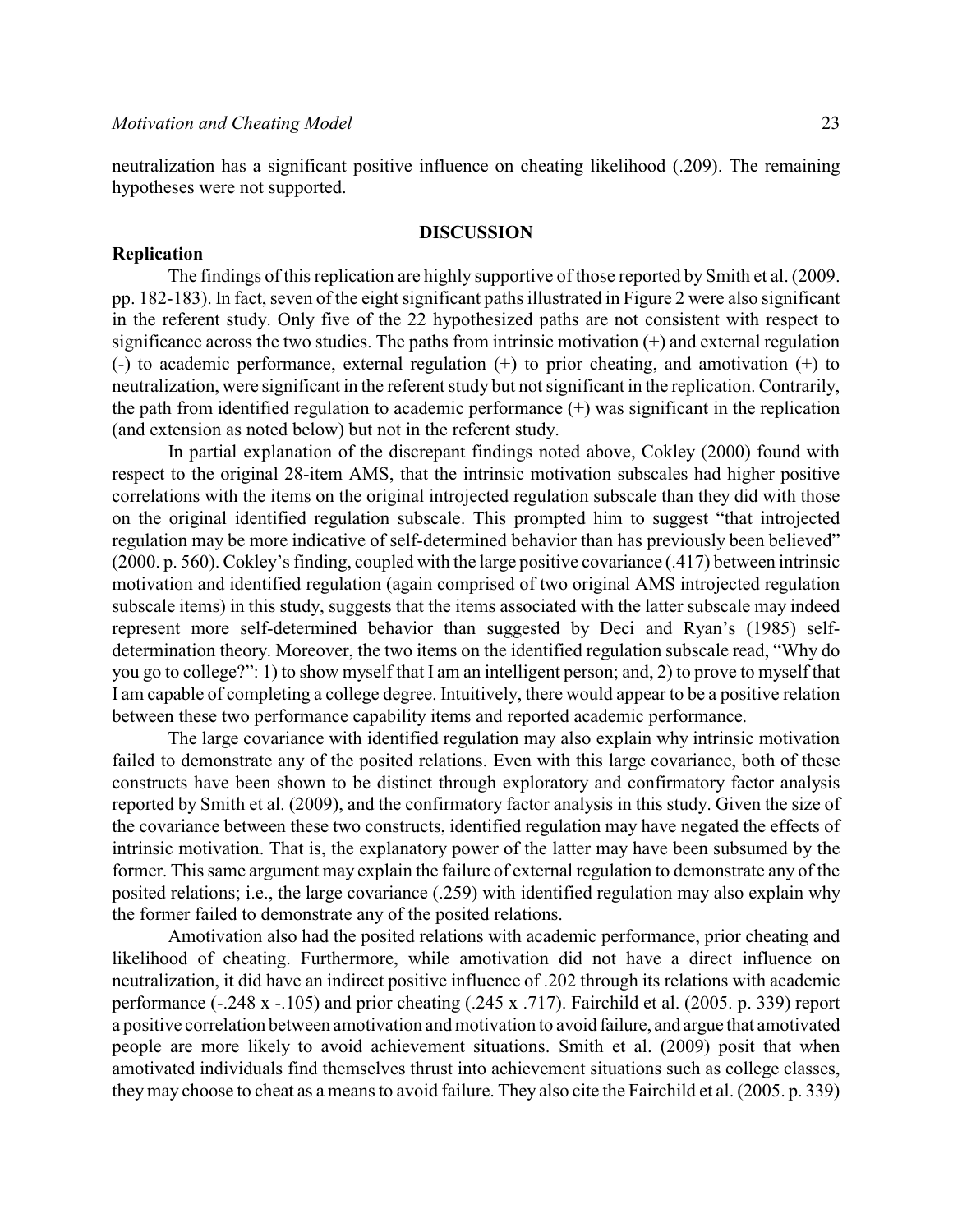finding of a positive correlation between amotivation and work avoidance, the latter defined as the desire to do as little as possible in an achievement situation (Brophy, 1983. p. 211), as another motive for these individuals to cheat. This study's findings support those propositions.

As predicted from prior research, prior cheating was also positively related to neutralization, further supporting the notion that the more one engages in questionable behavior, the greater the need to rationalize to justify that behavior. In turn, higher levels of neutralization enhanced the prospect of future cheating. Also as predicted, those with a history of cheating are likely to cheat again in the future.

## **Extended Model**

We added alienation to the hypothesized cheating model to comprehensively examine its influence and that of motivational dimensions along the entire SDT continuum, on performance and cheating proclivities via LVSE modeling procedures. Consistent with the hypothesized model, alienation had the posited relations with prior cheating (+) and neutralization (+). Moreover, while alienation did not have a direct influence on cheating likelihood, it did have an indirect positive influence of .141through its relations with prior cheating (.216 x .435) and neutralization (.173 x .209) individually, and both prior cheating and neutralization (.216 x .681 x .209) together. That is, the more alienated an individual, the more likely that this person has cheated in the past and rationalizes cheating behavior, both of which in turn enhance the likelihood of future cheating. Furthermore, these relations appear to be independent of motivational influences given that there are no significant relations between alienation and any of the motivational constructs. Finally, the inclusion of alienation in the model also enhanced the explained variance of prior cheating and neutralization, though not for academic performance.

One might argue that the alienation and amotivation findings are not surprising as both connote some form of estrangement, disengagement, and/or powerlessness, and thus perhaps are really measuring the same underlying theoretical construct. However, this is not the case. The measurement model test results clearly establish the construct distinctiveness of these two factors. Further, as noted above and illustrated by the Figure 3 covariances, alienation, unlike amotivation, has no significant relation with any of the other exogeneous predictors. This provides a compelling argument for the unique contribution of alienation to the hypothesized cheating model.

## **LIMITATIONS**

Self-reported survey data provide the input for this study, introducing the possibility of common methods bias, i.e., one in which a majority of the variance in the data can be explained by a single factor. However, testing of the measurement model addressed this issue. The confirmatory factor analyses did not indicate an issue with common methods bias.<sup>9</sup>

The role of negative affectivity when reporting a factor like alienation, and the possibility of underreporting cheating behavior and neutralization were also of concern. Yet procedures were also put in place to mitigate these issues. The surveys were completed without the faculty member present. The proctors explained that students' responses were completely anonymous. They also

<sup>&</sup>lt;sup>9</sup>See Meade et al. (2007) for a detailed discussion of the use of confirmatory factor analysis to assess common methods bias.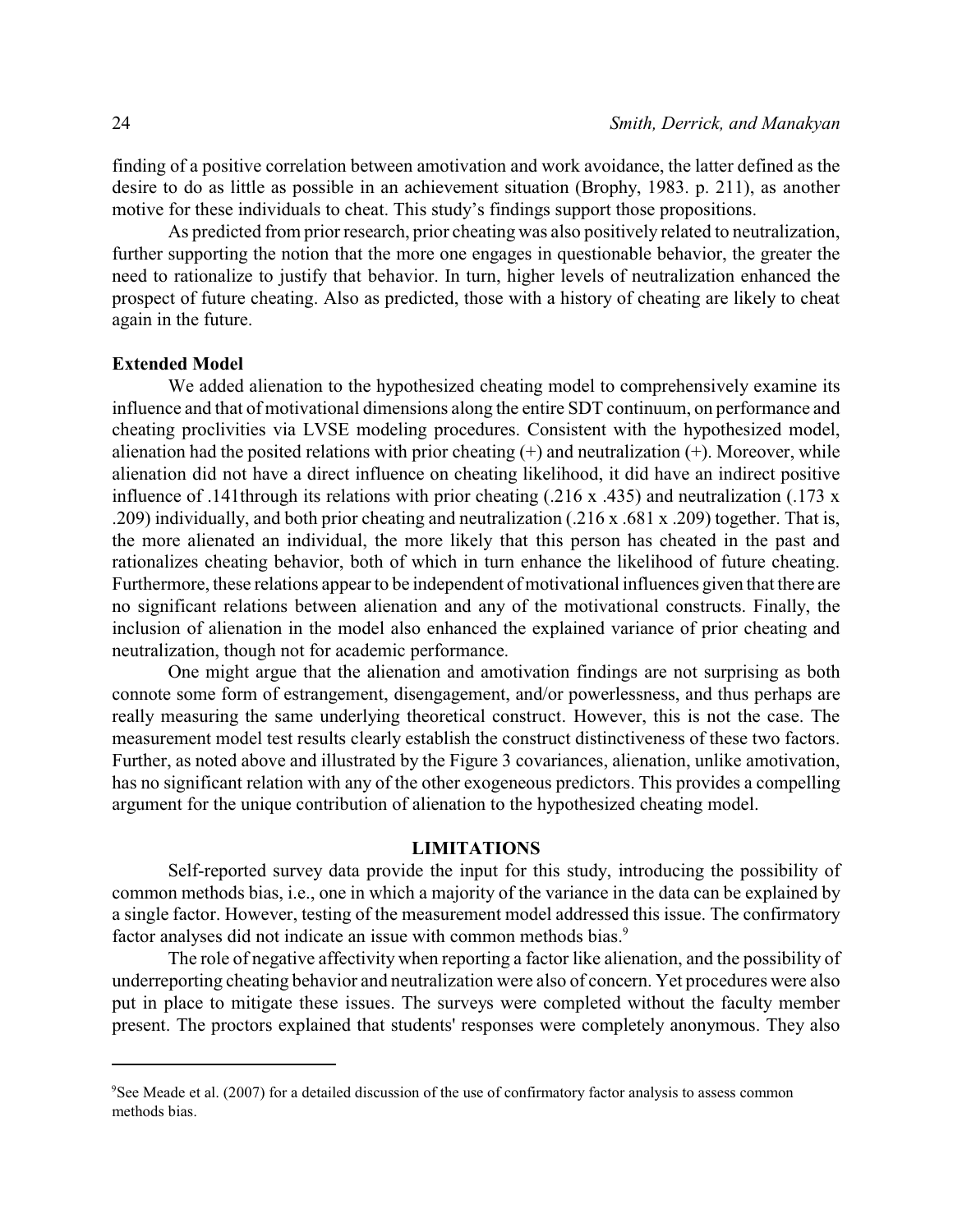explained the nature of the process of data analysis and that only aggregate results would be reported. To guarantee anonymity, we also had to rely on self-reported performance and GPA data. However, in that this study focuses on the interrelationships among the proposed constructs within the hypothesized model rather than mean values, these limitations should be of minimal concern (Smith et al., 2002). There is no reason to suspect differential underreporting of these attitudes and behaviors by any specific subpopulation of this student sample.

There is also the issue of self-containment of the model's explicit structural equations (see Kemery et al., 1985. p. 373). A structural model is self-contained when all relevant dependent variable determinants are measured (James et al., 1982). Practical constraints precluded this study, as well as those that preceded it, from including all known and suspected determinants of the constructs examined herein. To the extent that unexplained variance in the model is due to correlated omitted variables (i.e., non-random influences), the consequence of these omissions is a biased estimate of the structural parameters relating the cheating antecedents and each of the dependent variables under investigation. For example, the observed effects of alienation and amotivation may depend on common (heretofore unexamined) antecedent variables. This study does not include possible antecedents of these constructs. Identification and measurement of additional influences on these personality variables and the denoted cheating constructs, and their potential consequences (e.g., workplace dishonesty) may add to the refinement of the present model and warrant investigation.

A final concern relates to the causal paths implied in the final structural models presented in Figures 2 and 3. The cross-sectional nature of the data precludes us from making strong causal inferences.

## **IMPLICATIONS AND CONCLUSIONS**

The above limitations notwithstanding, the relationships depicted in Figure 2 and Figure 3 have noteworthy implications for future research and educators seeking to mitigate cheating behavior.

#### **Replication**

With the exceptions noted above, this study's replication effort corroborated the referent study's findings. In doing so, it enhanced the reliability of those relationships uncovered in the referent study. Specifically, this study uncovered the same relations among amotivation, academic performance, prior cheating, neutralization, and likelihood of cheating as did Smith et al. (2009. p. 183), with the exception of this study's failure to measure a significant direct relation between amotivation and neutralization.

On the other hand, the inter-study differences with respect to the influence of intrinsic motivation, extrinsic regulation, and identified regulation warrant furtherinvestigation. Whereas the former two constructs were significant cheating antecedents in Smith et al. (2009. p. 183), they were not in this study. Conversely, while identified regulation was a significant cheating antecedent in this study, it was not in the referent study. The explanations proffered above for these discrepant findings do not put this issue to rest.

The failure of both the intrinsic and extrinsic motivation measures utilized in this study to directly influence cheating behavior may also reflect issues with the theoretical foundation of the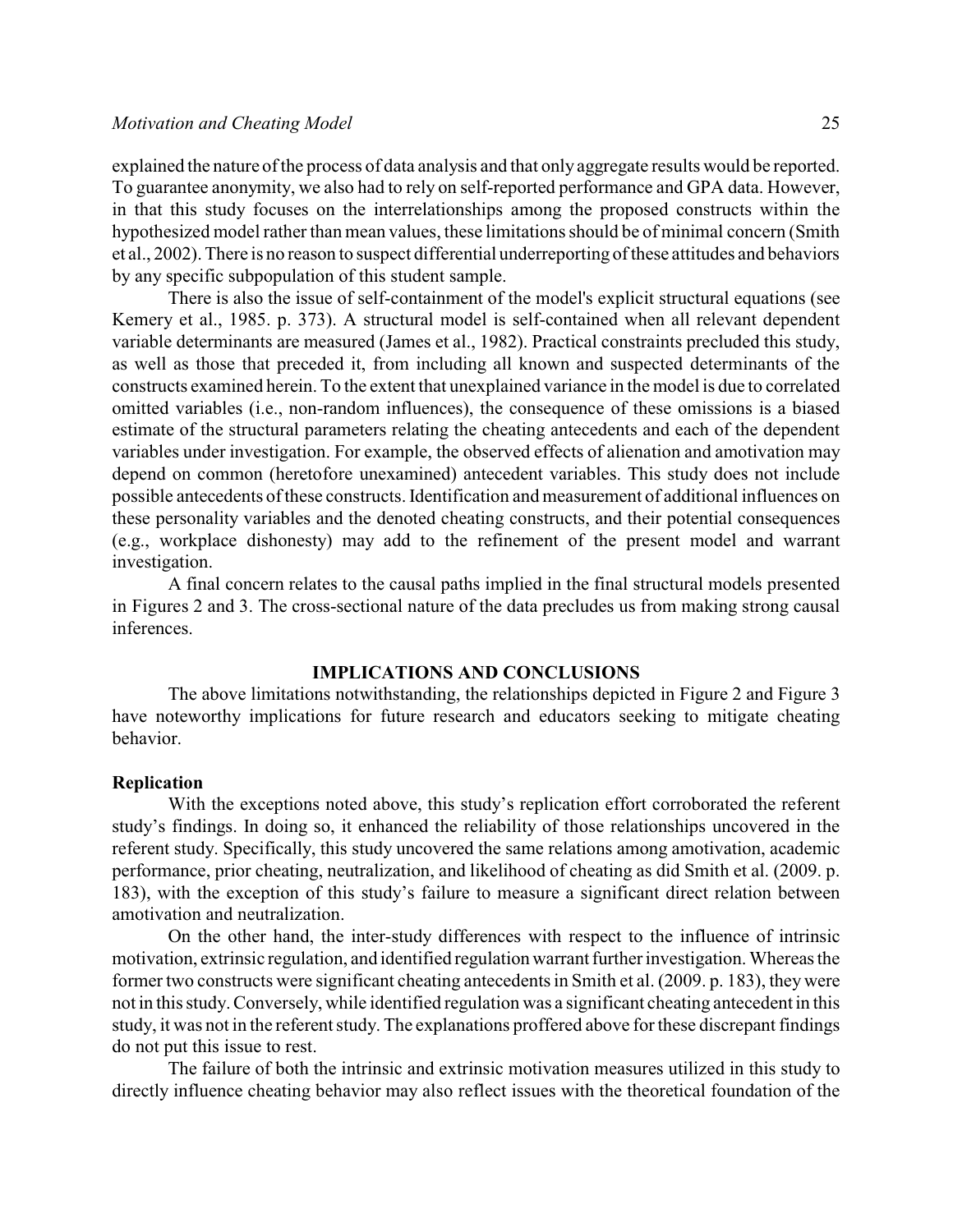AMS. Measured correlations between specific intrinsic and extrinsic motivation subscales on the original seven factor configuration of the AMS prompted Cokley (2000) to suggest "that the differences between intrinsic and extrinsic motivation as measured by the Academic Motivation Scales are not as distinct and well-defined as theory suggests" (p. 563). Similar findings by Fairchild et al. (2005) prompted the authors to conjecture that "intrinsic and extrinsic motivation do not fall along a continuum" (p. 353) and that they may be two independent orientations rather than mutually exclusive constructs (p. 354). Indeed, this study's measured factor covariances and structural relations show positive associations between these two motivational orientations. Future research might consider adapting other motivational scales to educational settings in an effort to further clarify the distinction (or lack thereof) between intrinsic and extrinsic motivation, as well as to identify the role that these factors play in the cheating dynamic postulated in this study.

### **Extended Model**

The influence on cheating behavior by alienation and amotivation versus that of intrinsic and extrinsic motivation is particularly enlightening. Clearly, negative affectivity is inherent in both the alienation and amotivation constructs, which in turn have direct positive associations with cheating behavior. On the other hand, as indicated in Table 1, the items loading on the intrinsic motivation, external regulation, and identified regulation scale indicators are worded in a positive context. Only the negatively connoted constructs have a direct influence on cheating behavior, a finding at variance with the prior research cited herein. This discrepancy may be accounted for by the fact that the previously cited studies only included a single negatively connoted cheating antecedent whereas this study includes both alienation and amotivation. It may well be that negative affectivity is a more powerful predictor of cheating than is positive motivational orientation, intrinsic or extrinsic. Follow-up investigations that further examine this phenomenon are strongly encouraged.

Studies on motivation provide insights into classroom strategies to motivate students, hence encouraging the decision to remain honest, and thereby reduce cheating. Self-determination theory suggests an innate human need for competence, autonomy, and relatedness; when these needs are not met, motivation suffers (Deci and Ryan, 1985; Ryan and Deci, 2000). Pintrich (2003. p. 672) suggest that educators engage students by designing assignments that, while challenging, also: 1) offer students the opportunity to succeed; 2) provide clear feedback; and, 3) focus on development of competence (by assigning tasks that are stimulating interesting, and meaningful), expertise, and skill. Students who feel self-confident are less likely to resort to cheating (Elias, 2009).

Educators can also draw upon the indirect link in Figure 3 between alienation and the propensity to cheat. Students who feel alienated are not only more likely to have cheated in the past, they also resort to justifications and rationalizations which, in turn, pave the way for future cheating. Ashworth and Bannister (1997) find that large classes, group work, and limited contact with professors tend to alienate students, and that these students feel cheating is excusable. These researchers also suggest that assignments that do not engage the students, or assignments that do not promote original thought, further marginalize students. Hutton (2006. p. 175) suggests that educators employ a participative leadership style rather than a more authoritarian one, as a participative style encourages horizontal connections with students, enhancing communication. Students are less likely to justify cheating when they feel their instructor knows and cares about them (Anderman and Midgley, 2004; Murdock et al., 2001; Murdock and Anderman, 2006). Educators can enhance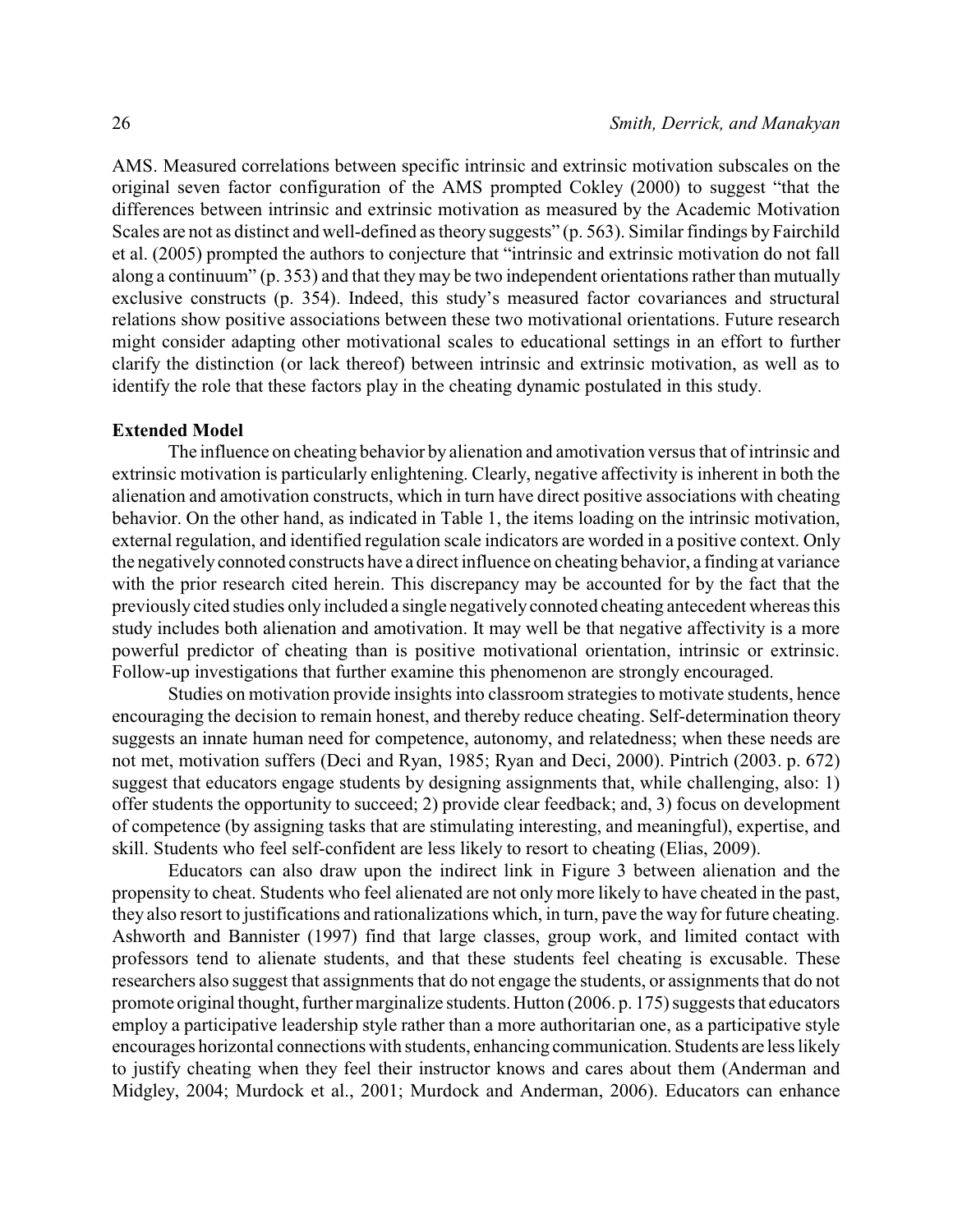connections to their students by serving as advisors to student organizations, keeping office hours, and offering academic and career advice. Alienation can also be combated by encouraging students to participate in student organizations like the Financial Management Association and Beta Alpha Psi, to tutor other students, or participate in other activities that engage students and provide a connection to their institution, their fellow students, and ultimately, their profession. Each of these efforts, alone or in combination, have the benefit of both enhancing the educational experience for students and potentially attenuating their need or desire to cheat due to feelings of isolation.

## **REFERENCES**

- Anderman, E. M., and C. Midgley. 2004. Changes in Self-Reported Academic Cheating Across the Transition from Middle School to High School. *Contemporary Educational Psychology* (Vol. 29) 499-517.
- Anderson, J., and D. Gerbing. 1988. Structural Equation Modeling in Practice: A Review and Recommended Two-Step Approach. *Psychological Bulletin* (Vol. 103) 411-423.
- Ashworth, P., and P. Bannister. 1997. Guilty in Whose Eyes? University Students' Perceptions of Cheating and Plagiarism in Academic Work and Assessment. *Studies in Higher Education* (Vol. 22) 187-203.
- Baird, J. S. 1980. Current Trends in College Cheating. *Psychology in the School*, (Vol. 17) 512-522.
- Ball, R. 1966. An Empirical Exploration of Neutralization. *Criminologica* (Vol. 4) 22-23.
- Bentler, P. M. 2006. *EQS 6 Structural Equations Program Manual.* (Encino, CA: Multivariate Software, Inc.).
	- \_\_\_\_\_\_\_, and D. G. Bonnett. 1980. Significance Tests and Goodness of Fit in the Analysis of Covariance Structures. *Psychological Bulletin* (Vol. 88, No. 3) 588-606.
- \_\_\_\_\_\_\_, and J. C. Wu. 2002. *EQS 6 for Windows User's Guide* (Encino, CA: Multivariate Software, Inc.).
- Bollen, K. A. 1989. *Structural Equations with Latent Variables*. (New York, Wiley).
- Brophy, J. E. 1983. Conceptualizing Student Motivation. *Educational Psychology* (Vol. 18) 200- 215.
- Byrne, B. M. 2006. *Structural Equation Modeling with EQS: Basic Concepts, Applications, and* programming, 2<sup>nd</sup> ed. (Florence, KY: Routledge Academic).
- Cokley, K. O. 2000. Examining the Validity of the Academic Motivation Scale byComparing Scale Construction to Self-Determination Theory. *Psychological Reports* (Vol. 86) 560–564.
- Crown, D. F., and M.S. Spiller. 1998. Learning from the Literature on College Cheating: A Review of Empirical Research. *Journal of Business Ethics* (Vol. 17) 683-700.
- Deci, E. L., and R. M. Ryan. 1985. *Intrinsic Motivation and Self-Determination in Human Behavior.* (New York, Plenum).

, and  $\qquad \qquad$  . 2000. The "What" and "Why" of Goal Pursuits: Human Needs and the Self-Determination of Behavior. *Psychological Inquiry* (Vol. 11) 227-268.

- Elias, R. Z. 2009. The Impact of Anti-Intellectualism Attitudes and Academic Self-Efficacy on Business Students' Perceptions of Cheating. *Journal of Business Ethics* (Vol. 86) 199-209.
- Fairchild, A. J., S. J. Horst, S. Finney, and K. E. Barron. 2005. Evaluating Existing and New Validity Evidence for the Academic Motivation Scale. *Contemporary Educational Psychology* (Vol. 30) 331-358.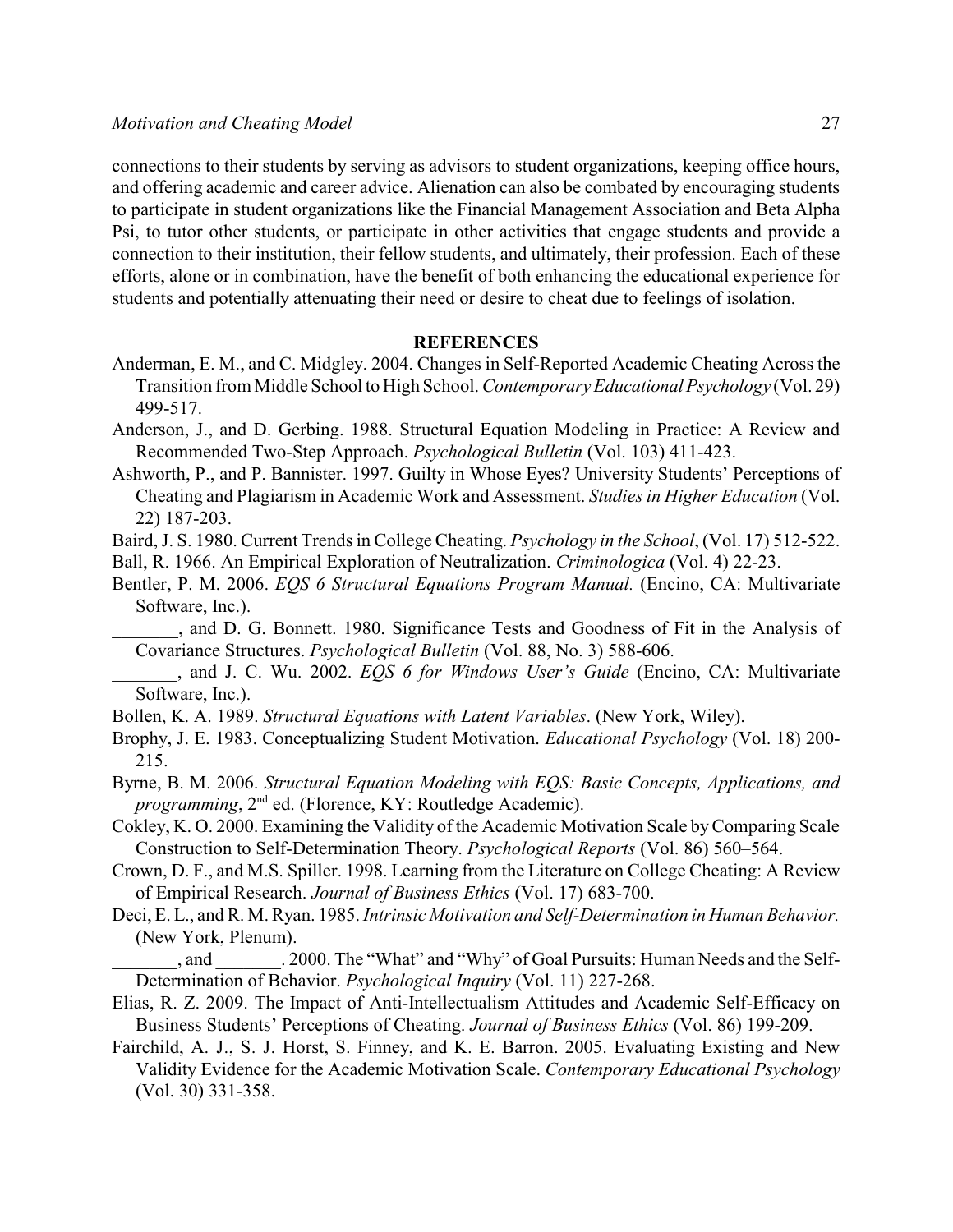- Fogarty, T. J., J. Singh, G. K. Rhoads, and R. K. Moore. 2000. Antecedents and Consequences of Burnout in Accounting: Beyond the Role Stress Model. *Behavioral Research In Accounting* (Vol. 12) 31-67.
- Granitz, N., and D. Loewy. 2007. Applying Ethical Theories: Interpreting and Responding to Student Plagiarism. *Journal of Business Ethics* (Vol. 72) 293-306.
- Grouzet, F. M., N. Otis, and L. Pelletier. 2006. Longitudinal Cross-Gender Factorial Invariance of the Academic Motivation Scale. *Structural Equations Modeling* (Vol. 13, No. 1) 73-98.
- Haines, V. J., G. M. Diekhoff, E. E. LaBeff, and R. E. Clark. 1986. College Cheating: Immaturity, Lack of Commitment, and the Neutralizing Attitude. *Research in Higher Education* (Vol. 25) 257-266.
- Hu, L., and P. M. Bentler. 1999. Cutoff Criteria for Fit Indexes in Covariance Structure Analysis: Conventional Criteria Versus New Alternatives. *Structural Equation Modeling* (Vol. 6) 1-55.
- Hutton, P. A. 2006. Understanding Student Cheating and What Educators Can Do About It. *College Teaching* (Vol. 54, No. 1) 171-176.
- James, L., S. Mulaik, and J. Brett. 1982. *Causal Analysis* (Beverly Hills, Sage Publications, Inc.).
- Kemery, E., A. Bedeian, K. Mossholder, and J. Touliatos. 1985. Outcomes of Role Stress: A Multisample Constructive Replication. *Academy of Management Journal* (Vol. 28, No. 2) 363-375.
- Klein, H., N. Levenburg, M. McKendall, and W. Mothersell. 2006. Cheating During the College Years: How Do Business School Students Compare? *Journal of Business Ethics* (Vol. 72) 197- 206.
- McCabe, D. L. 2005. *The Center for Academic Integrity* (Duke University: Kenan Institute for Ethics).
	- \_\_\_\_\_\_\_, and L. K. Trevino. 1995a. Cheating Among Business Students: A Challenge for Business Leaders and Educators. *The Journal of Management Education* (Vol. 19, No. 2) 205-218.
- \_\_\_\_\_\_\_, and \_\_\_\_\_\_\_. 1995b. Academic Dishonesty: Honor Codes and Other Contextual Influences. *Journal of Higher Education* (Vol. 64, No. 5) 522-538.
- Meade, A. W., A. M. Watson, and C. M. Kroustalis. 2007. Assessing Common Methods Bias in Organizational Research. Paper presented at the 22<sup>nd</sup> Annual Meeting of the Society for Industrial *and Organizational Psychology*. New York.
- Murdock, T. B., and E. M. Anderman. 2006. Motivational Perspectives on Student Cheating: Toward an Integrated Model of Academic Dishonest. *Educational Psychologist* (Vol.41, No. 3) 129-145.

\_\_\_\_\_\_\_, N. M. Hale, and M. J. Weber. 2001. Predictors of Cheating among Early Adolescents: Academic and Social Interaction. *Contemporary Educational Psychology* (Vol. 26) 96-115.

- Nonis, S. A., and C. O. Swift. 1998. Deterring Cheating Behavior in the Marketing Classroom: An Analysis of the Effects of Demographics, Attitudes, and In-Class Deterrent Strategies. *Journal of Marketing Education* (Vol. 20, No. 3) 188-199.
- \_\_\_\_\_\_\_, and \_\_\_\_\_\_\_. 2001. An Examination of the Relationship Between Academic Dishonesty and Workplace Dishonesty: A Multicampus Investigation. *Journal of Education for Business* (Vol. 77, No. 2) 69-76.
- Nunnally, J. 1978. *Psychometric Theory* 2<sup>nd</sup> Edition (New York: McGraw-Hill).